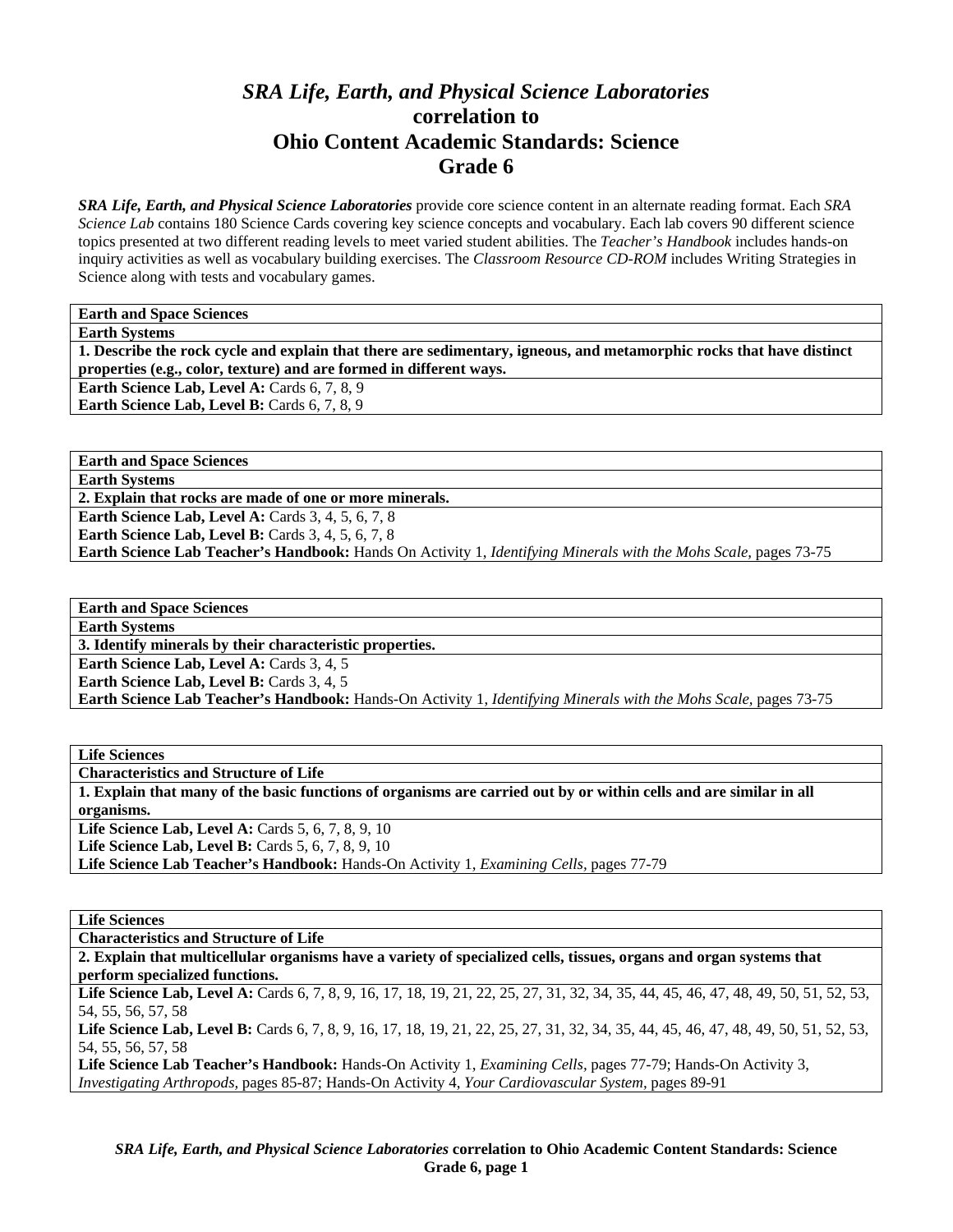**Life Sciences** 

**Characteristics and Structure of Life** 

**3. Identify how plant cells differ from animal cells (e.g., cell wall and chloroplasts).** 

Life Science Lab, Level A: Cards 6, 7

Life Science Lab, Level B: Cards 6, 7

**Life Science Lab Teacher's Handbook:** Hands-On Activity 1, *Examining Cells,* pages 77-79

**Life Sciences Heredity** 

**4. Recognize that an individual organism does not live forever; therefore reproduction is necessary for the continuation of every species and traits are passed on to the next generation through reproduction.** 

**Life Science Lab, Level A: Cards 1, 60, 61** 

Life Science Lab, Level B: Cards 1, 60, 61

**Life Sciences** 

**Heredity 5. Describe that in asexual reproduction all the inherited traits come from a single parent.** 

Life Science Lab, Level A: Card 60

Life Science Lab, Level B: Card 60

**Life Sciences Heredity** 

**6. Describe that in sexual reproduction an egg and sperm unite and some traits come from each parent, so the offspring is never identical to either of its parents.**  Life Science Lab, Level A: Cards 61, 62

Life Science Lab, Level B: Cards 61, 62

**Life Sciences Heredity** 

**7. Recognize the likenesses between parents and offspring (e.g., eye color, flower color) are inherited. Other likenesses, such as table manners are learned.** 

Life Science Lab, Level A: Cards 61, 62, 63, 64

Life Science Lab, Level B: Cards 61, 62, 63, 64

| <b>Life Sciences</b>                                                                                      |
|-----------------------------------------------------------------------------------------------------------|
| Diversity and Interdependence of Life                                                                     |
| 8. Describe how organisms may interact with one another.                                                  |
| <b>Life Science Lab, Level A: Cards 71, 73, 74, 75, 76, 77</b>                                            |
| <b>Life Science Lab, Level B:</b> Cards 71, 73, 74, 75, 76, 77                                            |
| Life Science Lab Teacher's Handbook: Hands-On Activity 6, <i>How Much Does Energy Cost?</i> , pages 97-99 |
|                                                                                                           |

**Physical Sciences** 

**Nature of Matter** 

**1. Explain that equal volumes of different substances usually have different masses.** 

**Physical Science Lab, Level A: Card 2 Physical Science Lab, Level B: Card 2**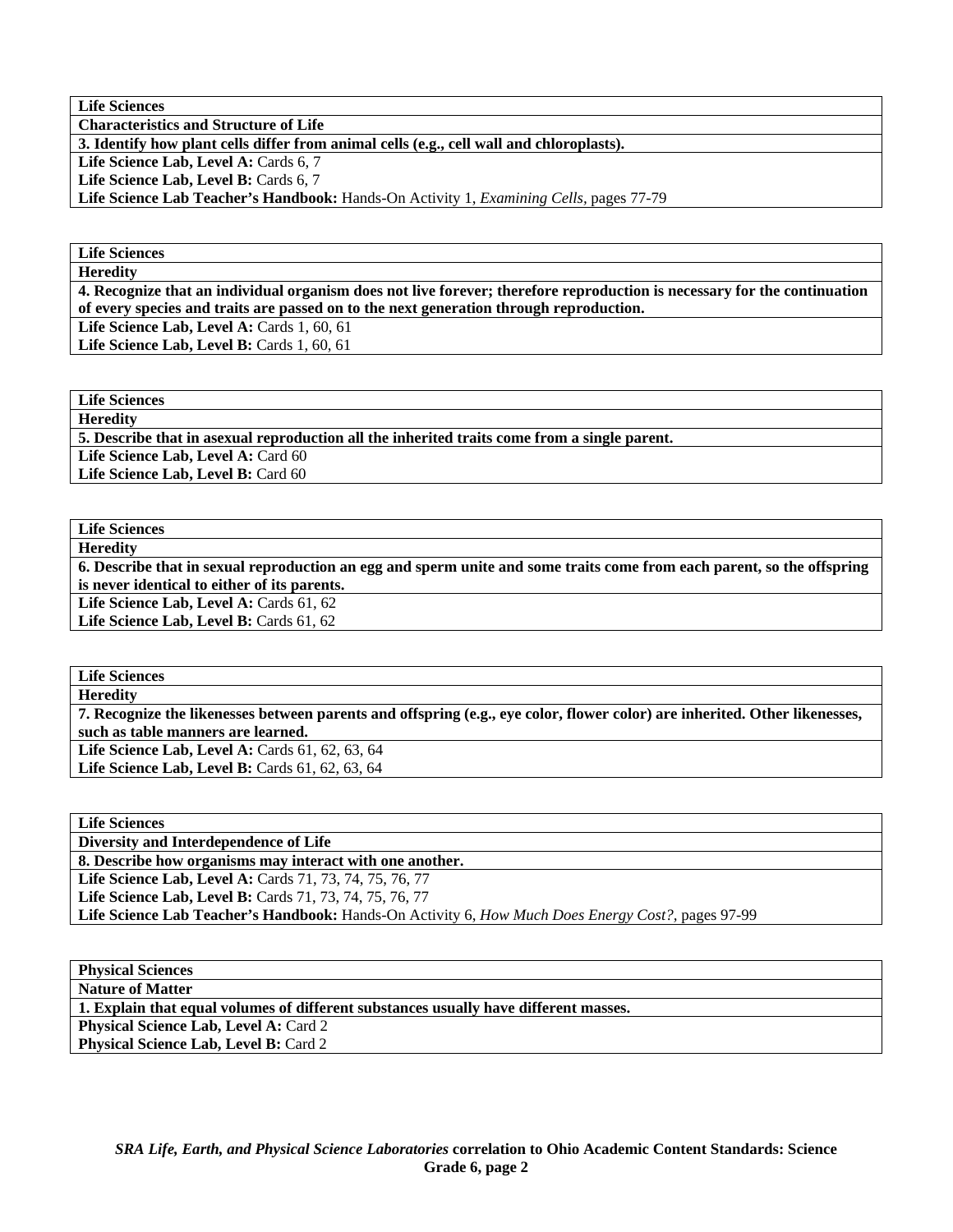**Physical Sciences**   $R_{\text{M}_{\text{c}}44}$ 

| <b>Nature of Matter</b>                                                                                               |
|-----------------------------------------------------------------------------------------------------------------------|
| 2. Describe that in a chemical change new substances are formed with different properties than the original substance |
| $(e.g.,$ rusting, burning).                                                                                           |
| <b>Physical Science Lab, Level A: Cards 9, 27, 28, 29, 30</b>                                                         |
| <b>Physical Science Lab, Level B:</b> Cards 9, 27, 28, 29, 30                                                         |
| Physical Science Lab Teacher's Handbook: Hands-On Activity 2, Chemical Reaction Rates, pages 81-83                    |

**Physical Sciences** 

**Nature of Matter** 

**3. Describe that in a physical change (e.g., state, shape and size) the chemical properties of a substance remain unchanged. Physical Science Lab, Level A: Cards 6, 7, 8** 

**Physical Science Lab, Level B: Cards 6, 7, 8** 

**Physical Sciences Nature of Matter** 

**4. Describe that chemical and physical changes occur all around us (e.g., in the human body, cooking and industry). Physical Science Lab, Level A: Cards 6, 8, 9, 27, 28, 29, 30** 

**Physical Science Lab, Level B:** Cards 6, 8, 9, 27, 28, 29, 30

**Physical Science Lab Teacher's Handbook:** Hands-On Activity 2, *Chemical Reaction Rates,* pages 81-83

**Physical Sciences Nature of Energy** 

**5. Explain that the energy found in nonrenewable resources such as fossil fuels (e.g., oil, coal, and natural gas) originally came from the sun and may renew slowly over millions of years.** 

Life Science Lab, Level A: Card 84 Life Science Lab, Level B: Card 84

Earth Science Lab, Level A: Card 35 **Earth Science Lab, Level B: Card 35** 

Physical Science Lab, Level A: Card 38 **Physical Science Lab, Level B: Card 38** 

**Physical Sciences** 

**Nature of Energy** 

**6. Explain that energy derived from renewable resources such as wind and water is assumed to be available indefinitely. Physical Science Lab, Level A: Cards 42, 46, 47, 48, 49** 

**Physical Science Lab, Level B:** Cards 42, 46, 47, 48, 49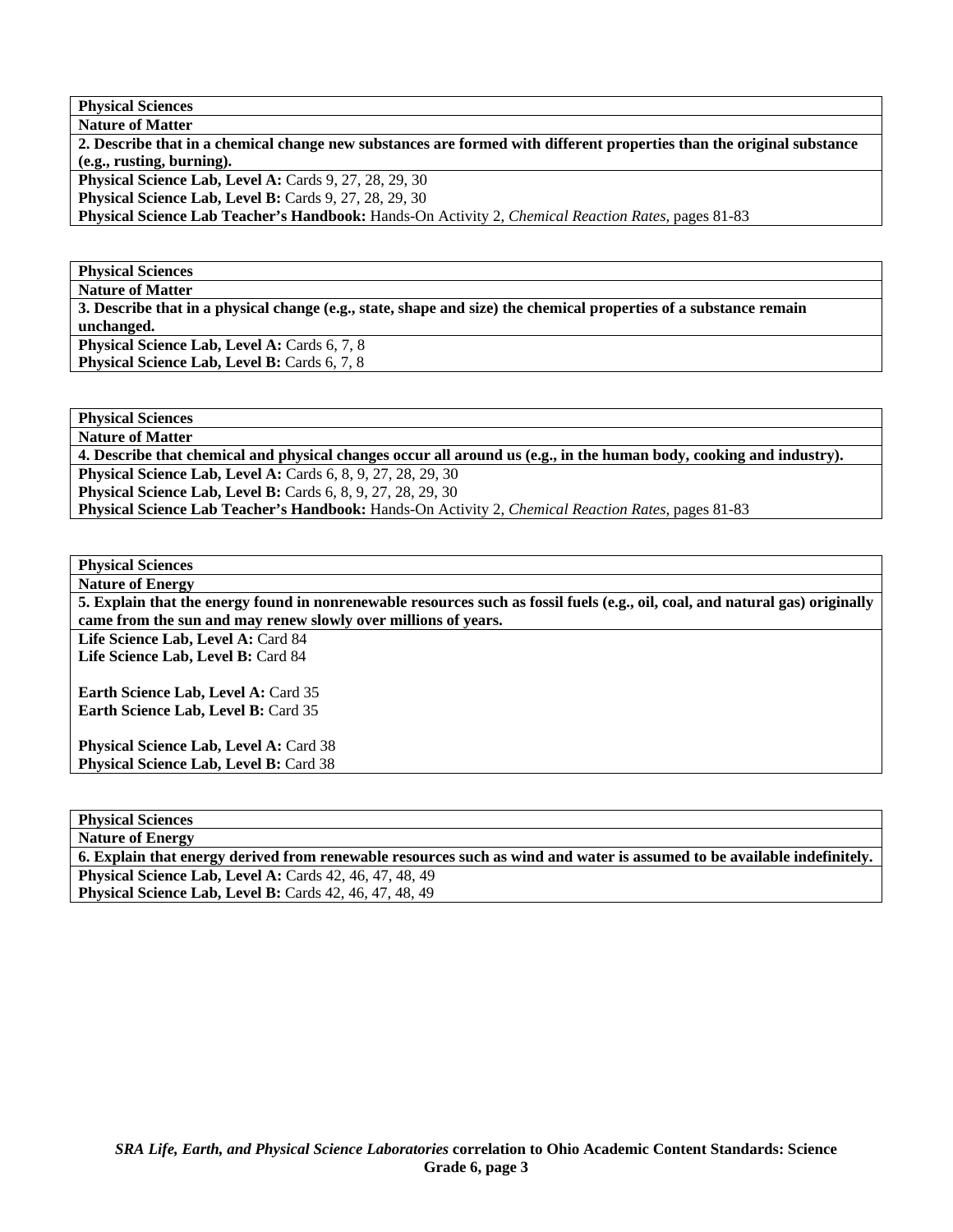**Physical Sciences Nature of Energy** 

**7. Describe how electric energy can be produced from a variety of sources (e.g., sun, wind and coal). Physical Science Lab, Level A: Cards 46, 47, 48, 49** 

Physical Science Lab, Level B: Cards 46, 47, 48, 49

**Physical Sciences** 

**Nature of Energy** 

**8. Describe how renewable and nonrenewable energy resources can be managed (e.g., fossil fuels, trees and water).** 

Life Science Lab, Level A: Cards 84, 89, 90 **Life Science Lab, Level B: Cards 84, 89, 90** 

**Earth Science Lab, Level A: Cards 35, 90 Earth Science Lab, Level B: Cards 35, 90** 

**Physical Science Lab, Level A: Cards 34, 46, 47, 48, 49 Physical Science Lab, Level B: Cards 34, 46, 47, 48, 49** 

**Science and Technology** 

**Understanding Technology** 

**1. Explain how technology influences the quality of life.**  Life Science Lab, Level A: Cards 49, 59, 64, 69, 83, 87, 88, 89, 90 Life Science Lab, Level B: Cards 49, 59, 64, 69, 83, 87, 88, 89, 90 **Life Science Lab Teacher's Handbook:** Hands-On Activity 7, *The Effects of Acid Rain,* pages 101-103

**Earth Science Lab, Level A: Cards 16, 20, 31, 37, 51, 54, 79, 80, 81, 88 Earth Science Lab, Level B:** Cards 16, 20, 31, 37, 51, 54, 79, 80, 81, 88

**Physical Science Lab, Level A: Cards 33, 35, 76, 81, 84, 90 Physical Science Lab, Level B:** Cards 33, 35, 76, 81, 84, 90

**Science and Technology** 

**Understanding Technology** 

**2. Explain how decisions about the use of products and systems can result in desirable or undesirable consequences (e.g., social and environmental).** 

Life Science Lab, Level A: Cards 83, 84, 87, 88, 89, 90 **Life Science Lab, Level B:** Cards 83, 84, 87, 88, 89, 90

**Life Science Lab Teacher's Handbook:** Hands-On Activity 7, *The Effects of Acid Rain,* pages 101-103

**Earth Science Lab, Level A:** Cards 20, 31, 37, 42, 51, 54, 59, 60, 61, 79, 80, 81, 86, 88 **Earth Science Lab, Level B:** Cards 20, 31, 37, 42, 51, 54, 59, 60, 61, 79, 80, 81, 86, 88 **Earth Science Lab Teacher's Handbook:** Hands-On Activity 5, *What is in the Air?,* pages 89-91

**Physical Science Lab, Level A:** Cards 33, 35, 71, 72, 81, 84, 90 **Physical Science Lab, Level B:** Cards 33, 35, 71, 72, 81, 84, 90

**Science and Technology** 

**Understanding Technology** 

**3. Describe how automation (e.g., robots) has changed manufacturing including manual labor being replaced by highlyskilled jobs.** 

This concept is not covered at this level.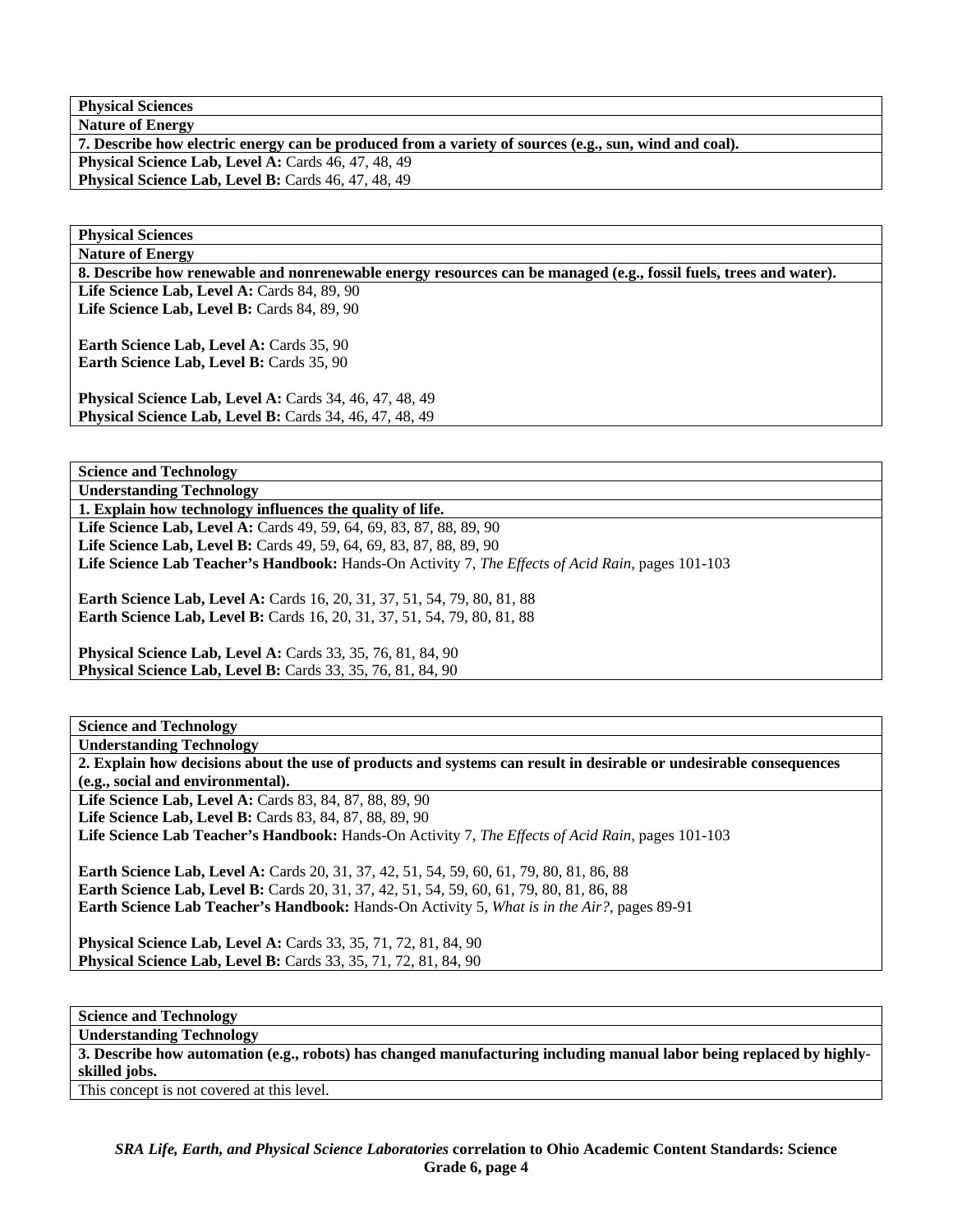**Science and Technology** 

**Understanding Technology** 

**4. Explain how the usefulness of manufactured parts of an object depend on how well their properties allow them to fit and interact with other materials. Physical Science Lab, Level A: Card 35** 

**Physical Science Lab, Level B: Card 35** 

**Science and Technology** 

**Abilities to Do Technological Design** 

**5. Design and build a product or create a solution to a problem given one constraint (e.g., limits of cost and time for design and production, supply of materials and environmental effects).** 

This concept is not covered at this level.

### **Scientific Inquiry**

**Doing Scientific Inquiry 1. Explain that there are not fixed procedures for guiding scientific investigations; however, the nature of an investigation determines the procedures needed.** 

**Life Science Lab Teacher's Handbook:** Hands-On Activity 1, *Examining Cells,* pages 77-79; Hands-On Activity 2, *Culturing Bacteria,* pages 81-83; Hands-On Activity 3, *Investigating Arthropods,* pages 85-87; Hands-On Activity 4, *Your Cardiovascular System,* pages 89-91; Hands-On Activity 5, *Making Fossils,* pages 93-95; Hands-On Activity 6, *How Much Does Energy Cost?,* pages 97-99; Hands-On Activity 7, *The Effects of Acid Rain,* pages 101-103

**Earth Science Lab Teacher's Handbook:** Hands-On Activity 1, *Identifying Minerals with the Mohs Scale,* pages 73-75; Hands-On Activity 2, *Plate Boundaries in Action,* pages 77-79; Hands-On Activity 3, *Interpreting a Topographic Map,* pages 81-83; Hands-On Activity 4, *Using Sound Waves,* pages 85-87; Hands-On Activity 5, *What is in the Air?,* pages 89-91; Hands-On Activity 6, *Modeling a Tornado,* pages 93-95; Hands-On Activity 7, *Sizes in the Solar System,* pages 97-99; Hands-On Activity 8, *Temperature, Salinity, and Water Density,* pages 101-103

**Physical Science Lab Teacher's Handbook:** Hands-On Activity 1, *Measuring pH of Acids and Bases,* pages 77-79; Hands-On Activity 2, *Chemical Reaction Rates,* pages 81-83; Hands-On Activity 3, *Energy Conversion,* pages 85-87; Hands-On Activity 4, *Reducing Friction,* pages 89-91; Hands-On Activity 5, *Making a Potato Battery,* pages 93-95; Hands-On Activity 6, *Making Sound,* pages 97-99

**Classroom Resource CD-ROM:** Writing Strategy 11, 15

### **Scientific Inquiry**

**Doing Scientific Inquiry** 

**2. Choose the appropriate tools or instruments and use relevant safety procedures to complete scientific investigations.** 

**Life Science Lab Teacher's Handbook:** Hands-On Activity 1, *Examining Cells,* pages 77-79; Hands-On Activity 2, *Culturing Bacteria,* pages 81-83; Hands-On Activity 3, *Investigating Arthropods,* pages 85-87; Hands-On Activity 4, *Your Cardiovascular System,* pages 89-91; Hands-On Activity 5, *Making Fossils,* pages 93-95; Hands-On Activity 6, *How Much Does Energy Cost?,* pages 97-99; Hands-On Activity 7, *The Effects of Acid Rain,* pages 101-103

**Earth Science Lab Teacher's Handbook:** Hands-On Activity 1, *Identifying Minerals with the Mohs Scale,* pages 73-75; Hands-On Activity 2, *Plate Boundaries in Action,* pages 77-79; Hands-On Activity 3, *Interpreting a Topographic Map,* pages 81-83; Hands-On Activity 4, *Using Sound Waves,* pages 85-87; Hands-On Activity 5, *What is in the Air?,* pages 89-91; Hands-On Activity 6, *Modeling a Tornado,* pages 93-95; Hands-On Activity 7, *Sizes in the Solar System,* pages 97-99; Hands-On Activity 8, *Temperature, Salinity, and Water Density,* pages 101-103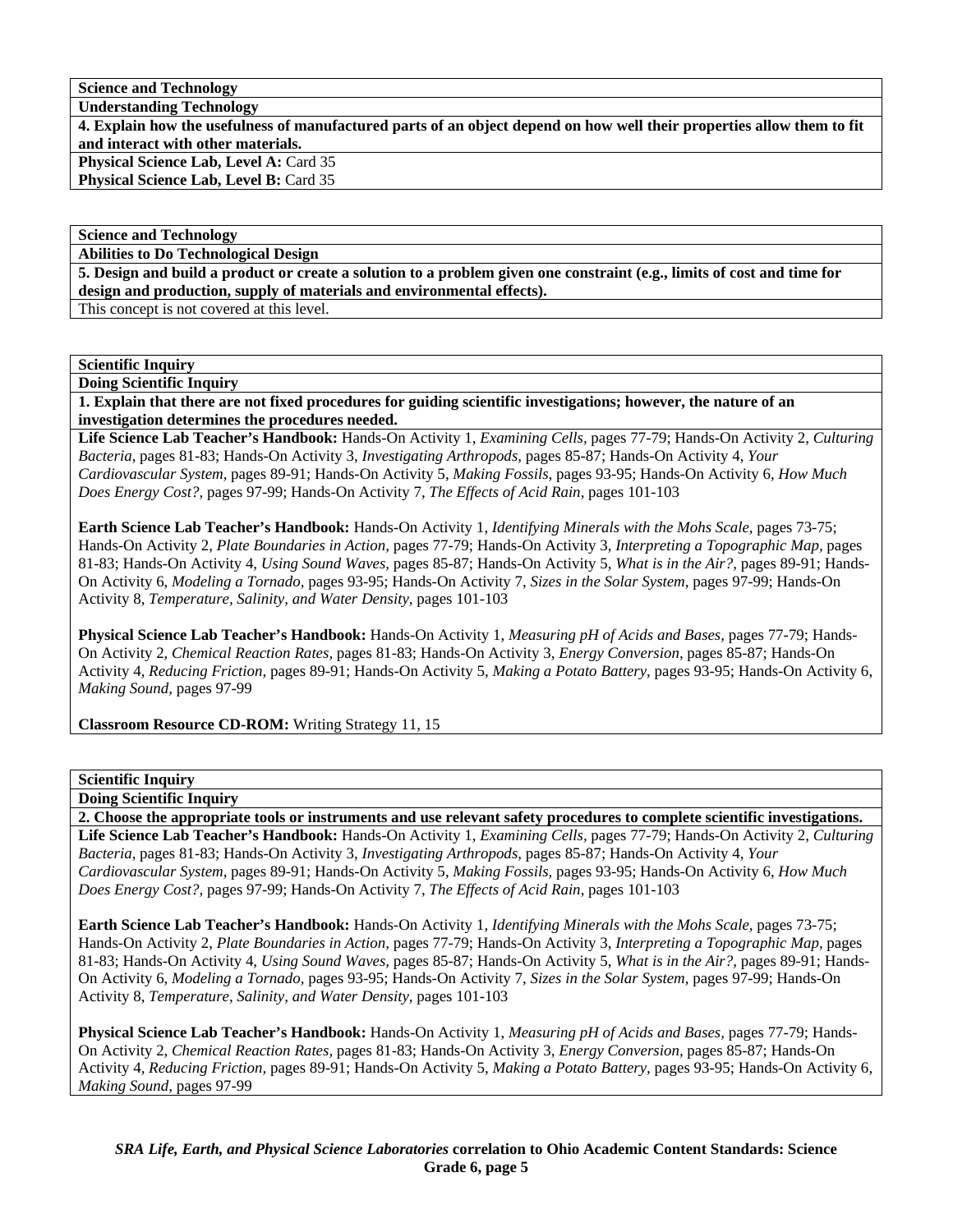**Doing Scientific Inquiry** 

**3. Distinguish between observation and inference.** 

**Life Science Lab Teacher's Handbook:** Hands-On Activity 1, *Examining Cells,* pages 77-79; Hands-On Activity 2, *Culturing Bacteria,* pages 81-83; Hands-On Activity 3, *Investigating Arthropods,* pages 85-87; Hands-On Activity 4, *Your Cardiovascular System,* pages 89-91; Hands-On Activity 5, *Making Fossils,* pages 93-95; Hands-On Activity 6, *How Much Does Energy Cost?,* pages 97-99; Hands-On Activity 7, *The Effects of Acid Rain,* pages 101-103

**Earth Science Lab Teacher's Handbook:** Hands-On Activity 1, *Identifying Minerals with the Mohs Scale,* pages 73-75; Hands-On Activity 2, *Plate Boundaries in Action,* pages 77-79; Hands-On Activity 3, *Interpreting a Topographic Map,* pages 81-83; Hands-On Activity 4, *Using Sound Waves,* pages 85-87; Hands-On Activity 5, *What is in the Air?,* pages 89-91; Hands-On Activity 6, *Modeling a Tornado,* pages 93-95; Hands-On Activity 7, *Sizes in the Solar System,* pages 97-99; Hands-On Activity 8, *Temperature, Salinity, and Water Density,* pages 101-103

**Physical Science Lab Teacher's Handbook:** Hands-On Activity 1, *Measuring pH of Acids and Bases,* pages 77-79; Hands-On Activity 2, *Chemical Reaction Rates,* pages 81-83; Hands-On Activity 3, *Energy Conversion,* pages 85-87; Hands-On Activity 4, *Reducing Friction,* pages 89-91; Hands-On Activity 5, *Making a Potato Battery,* pages 93-95; Hands-On Activity 6, *Making Sound,* pages 97-99

**Classroom Resource CD-ROM:** Writing Strategy 11, 17

**Scientific Inquiry** 

**Doing Scientific Inquiry** 

**4. Explain that a single example can never prove that something is always correct, but sometimes a single example can disprove something.** 

**Life Science Lab Teacher's Handbook:** Hands-On Activity 1, *Examining Cells,* pages 77-79; Hands-On Activity 2, *Culturing Bacteria,* pages 81-83; Hands-On Activity 3, *Investigating Arthropods,* pages 85-87; Hands-On Activity 4, *Your Cardiovascular System,* pages 89-91; Hands-On Activity 5, *Making Fossils,* pages 93-95; Hands-On Activity 6, *How Much Does Energy Cost?,* pages 97-99; Hands-On Activity 7, *The Effects of Acid Rain,* pages 101-103

**Earth Science Lab Teacher's Handbook:** Hands-On Activity 1, *Identifying Minerals with the Mohs Scale,* pages 73-75; Hands-On Activity 2, *Plate Boundaries in Action,* pages 77-79; Hands-On Activity 3, *Interpreting a Topographic Map,* pages 81-83; Hands-On Activity 4, *Using Sound Waves,* pages 85-87; Hands-On Activity 5, *What is in the Air?,* pages 89-91; Hands-On Activity 6, *Modeling a Tornado,* pages 93-95; Hands-On Activity 7, *Sizes in the Solar System,* pages 97-99; Hands-On Activity 8, *Temperature, Salinity, and Water Density,* pages 101-103

**Physical Science Lab Teacher's Handbook:** Hands-On Activity 1, *Measuring pH of Acids and Bases,* pages 77-79; Hands-On Activity 2, *Chemical Reaction Rates,* pages 81-83; Hands-On Activity 3, *Energy Conversion,* pages 85-87; Hands-On Activity 4, *Reducing Friction,* pages 89-91; Hands-On Activity 5, *Making a Potato Battery,* pages 93-95; Hands-On Activity 6, *Making Sound,* pages 97-99

**Scientific Ways of Knowing** 

**Nature of Science** 

**1. Identify that hypotheses are valuable even when they are not supported.** 

**Life Science Lab Teacher's Handbook:** Hands-On Activity 3, *Investigating Arthropods,* pages 85-87

**Physical Science Lab Teacher's Handbook:** Hands-On Activity 2, *Chemical Reaction Rates,* pages 81-83; Hands-On Activity 3, *Energy Conversion,* pages 85-87

**Classroom Resource CD-ROM:** Writing Strategy 8, 15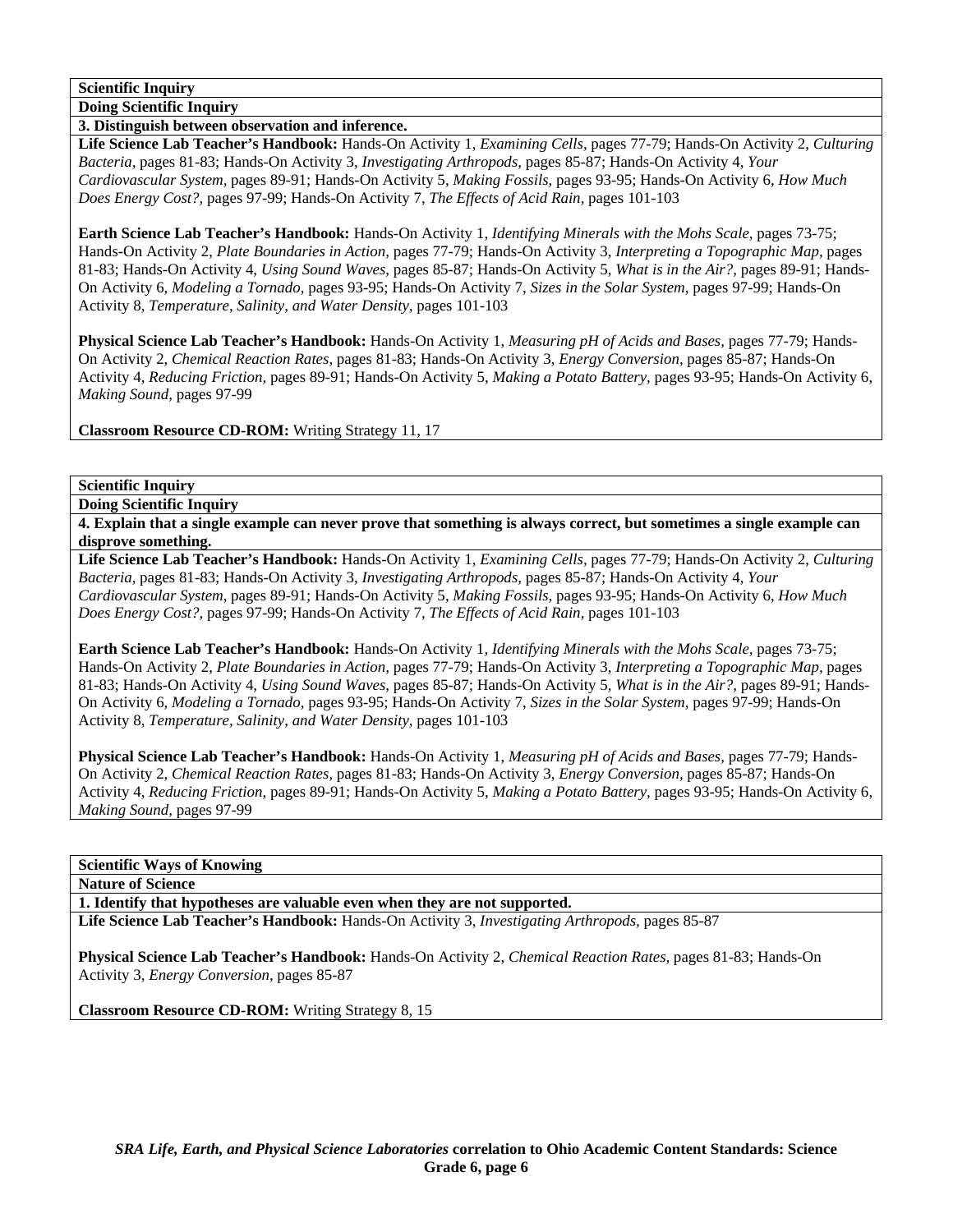**Scientific Ways of Knowing** 

**Ethical Practices** 

**2. Describe why it is important to keep clear, thorough and accurate records.** 

**Life Science Lab Teacher's Handbook:** Hands-On Activity 1, *Examining Cells,* pages 77-79; Hands-On Activity 2, *Culturing Bacteria,* pages 81-83; Hands-On Activity 3, *Investigating Arthropods,* pages 85-87; Hands-On Activity 4, *Your Cardiovascular System,* pages 89-91; Hands-On Activity 5, *Making Fossils,* pages 93-95; Hands-On Activity 6, *How Much Does Energy Cost?,* pages 97-99; Hands-On Activity 7, *The Effects of Acid Rain,* pages 101-103

**Earth Science Lab Teacher's Handbook:** Hands-On Activity 1, *Identifying Minerals with the Mohs Scale,* pages 73-75; Hands-On Activity 2, *Plate Boundaries in Action,* pages 77-79; Hands-On Activity 3, *Interpreting a Topographic Map,* pages 81-83; Hands-On Activity 4, *Using Sound Waves,* pages 85-87; Hands-On Activity 5, *What is in the Air?,* pages 89-91; Hands-On Activity 6, *Modeling a Tornado,* pages 93-95; Hands-On Activity 7, *Sizes in the Solar System,* pages 97-99; Hands-On Activity 8, *Temperature, Salinity, and Water Density,* pages 101-103

**Physical Science Lab Teacher's Handbook:** Hands-On Activity 1, *Measuring pH of Acids and Bases,* pages 77-79; Hands-On Activity 2, *Chemical Reaction Rates,* pages 81-83; Hands-On Activity 3, *Energy Conversion,* pages 85-87; Hands-On Activity 4, *Reducing Friction,* pages 89-91; Hands-On Activity 5, *Making a Potato Battery,* pages 93-95; Hands-On Activity 6, *Making Sound,* pages 97-99

**Scientific Ways of Knowing** 

**Science and Society** 

**3. Identify ways scientific thinking is helpful in a variety of everyday settings. Classroom Resource CD-ROM:** Writing Strategy 1-30

**Scientific Ways of Knowing** 

**Science and Society** 

**4. Describe how the pursuit of scientific knowledge is beneficial for any career and for daily life.** 

This concept is not covered at this level.

Physical Science Lab, Level B: Cards 3, 7, 17, 55

**Scientific Ways of Knowing Science and Society 5. Research how men and women of all countries and cultures have contributed to the development of science.**  Life Science Lab, Level A: Cards 2, 5, 46, 59 **Life Science Lab, Level B:** Cards 2, 5, 46, 59 **Earth Science Lab, Level A: Cards 10, 68, 72, 78 Earth Science Lab, Level B: Cards 10, 68, 72, 78** Physical Science Lab, Level A: Cards 3, 7, 17, 55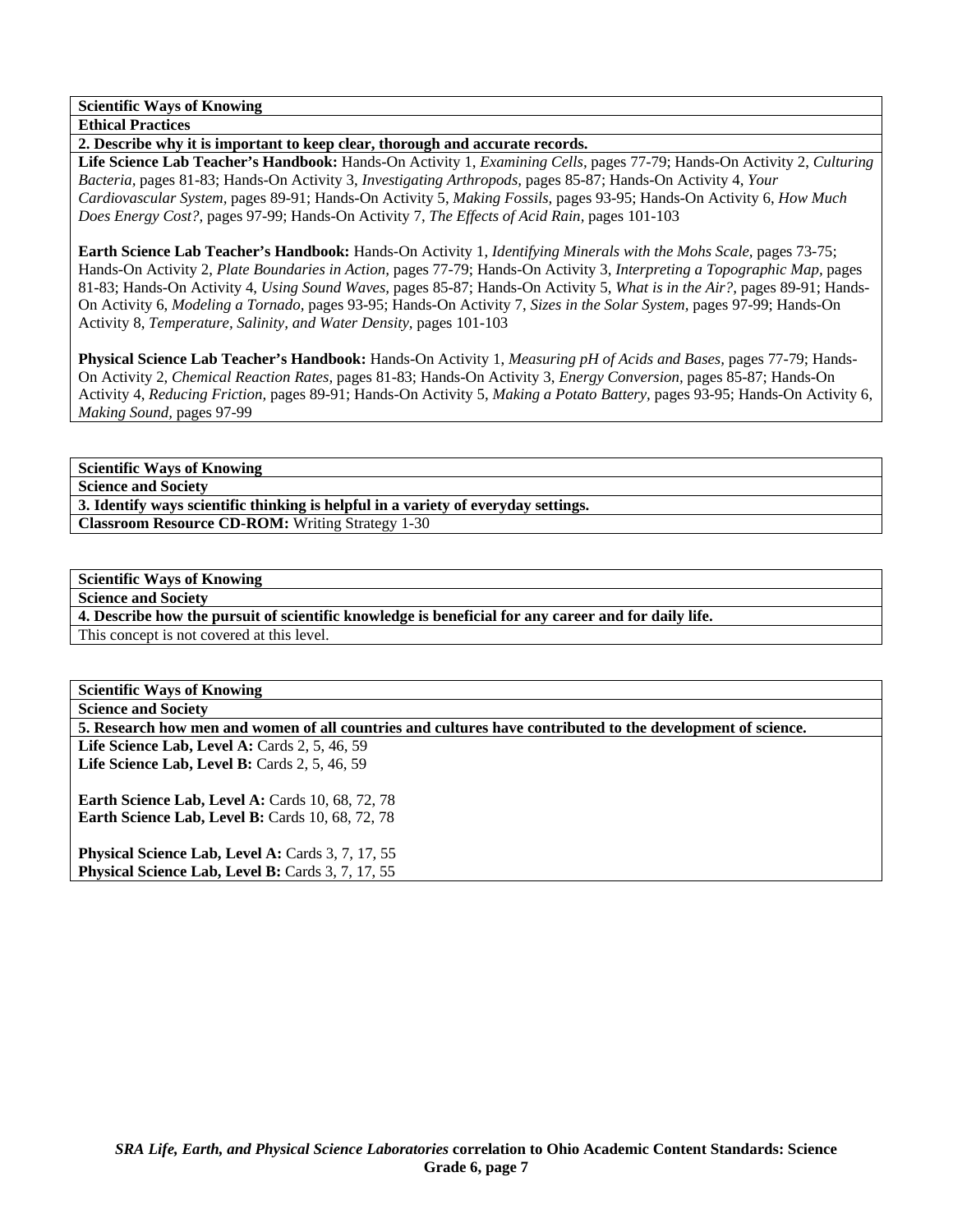# *SRA Life, Earth, and Physical Science Laboratories*  **correlation to Ohio Content Academic Standards: Science Grade 7**

*SRA Life, Earth, and Physical Science Laboratories* provide core science content in an alternate reading format. Each *SRA Science Lab* contains 180 Science Cards covering key science concepts and vocabulary. Each lab covers 90 different science topics presented at two different reading levels to meet varied student abilities. The *Teacher's Handbook* includes hands-on inquiry activities as well as vocabulary building exercises. The *Classroom Resource CD-ROM* includes Writing Strategies in Science along with tests and vocabulary games.

**Earth and Space Sciences** 

**Earth Systems** 

**1. Explain the biogeochemical cycles which move materials between the lithosphere (land), hydrosphere (water) and atmosphere (air).** 

Life Science Lab, Level A: Cards 78, 79 Life Science Lab, Level B: Cards 78, 79

**Earth Science Lab, Level A: Card 47 Earth Science Lab, Level B: Card 47** 

**Earth and Space Sciences** 

**Earth Systems** 

**2. Explain that Earth's capacity to absorb and recycle materials naturally (e.g., smoke, smog and sewage) can change the environmental quality depending on the length of time involved (e.g., global warming).** 

**Life Science Lab, Level A: Cards 87, 88, 89, 90** 

Life Science Lab, Level B: Cards 87, 88, 89, 90

**Life Science Lab Teacher's Handbook:** Hands-On Activity 7, *The Effects of Acid Rain,* pages 101-103

**Earth Science Lab, Level A: Cards 37, 42, 59, 60, 61, 86 Earth Science Lab, Level B:** Cards 37, 42, 59, 60, 61, 86 **Earth Science Lab Teacher's Handbook:** Hands-On Activity 5, *What is in the Air?,* pages 89-91

**Earth and Space Sciences** 

**Earth Systems** 

**3. Describe the water cycle and explain the transfer of energy between the atmosphere and hydrosphere.** 

**Earth Science Lab, Level A:** Cards 45, 46, 47, 48, 49, 52, 53, 54, 87 **Earth Science Lab, Level B:** Cards 45, 46, 47, 48, 49, 52, 53, 54, 87

**Earth Science Lab Teacher's Handbook:** Hands-On Activity 6, *Modeling a Tornado,* pages 93-95

**Earth and Space Sciences** 

**Earth Systems** 

**4. Analyze data on the availability of fresh water that is essential for life and for most industrial and agricultural processes. Describe how rivers, lakes and groundwater can be depleted or polluted becoming less hospitable to life and even becoming unavailable or unsuitable for life.** 

**Earth Science Lab, Level A: Cards 82, 83, 84, 85, 86 Earth Science Lab, Level B: Cards 82, 83, 84, 85, 86**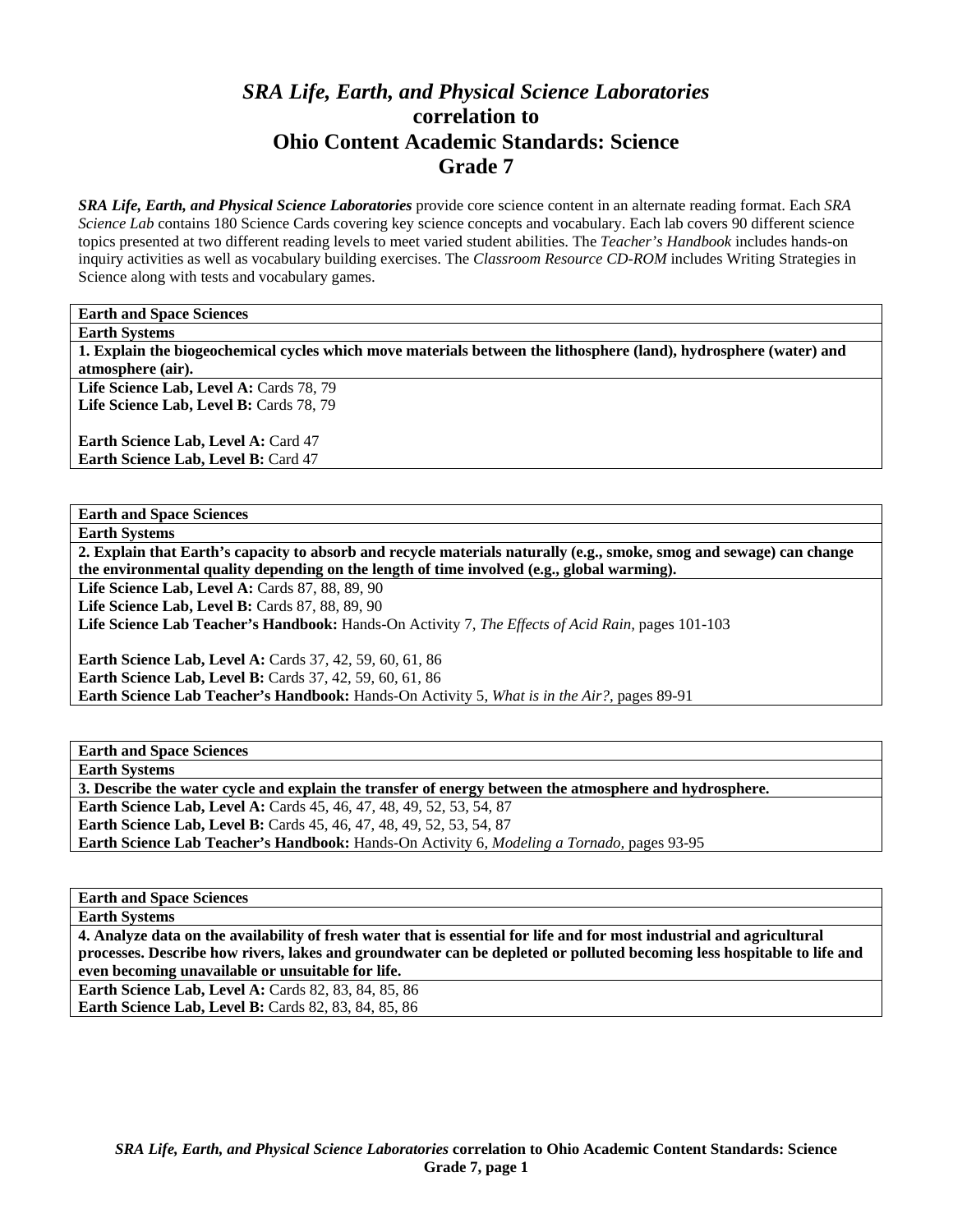**Earth and Space Sciences** 

**Earth Systems 5. Make simple weather predictions based on the changing cloud types associated with frontal systems.** 

**Earth Science Lab, Level A: Cards 45, 46, 48, 49, 50, 51 Earth Science Lab, Level B:** Cards 45, 46, 48, 49, 50, 51

**Earth and Space Sciences** 

**Earth Systems** 

**6. Determine how weather observations and measurements are combined to produce weather maps and that data for a specific location at one point in time can be displayed in a station model.** 

**Earth Science Lab, Level A: Cards 50, 51 Earth Science Lab, Level B: Cards 50, 51** 

**Earth and Space Sciences Earth Systems** 

**7. Read a weather map to interpret local, regional and national weather.** 

**Earth Science Lab, Level A: Cards 50, 51, 56, 57, 58** 

**Earth Science Lab, Level B: Cards 50, 51, 56, 57, 58** 

**Earth and Space Sciences** 

**Earth Systems** 

**8. Describe how temperature and precipitation determine climatic zones (biomes) (e.g., desert, grasslands, forests, tundra and alpine).** 

Life Science Lab, Level A: Card 81 **Life Science Lab, Level B:** Card 81

**Earth Science Lab, Level A: Cards 55, 56, 57, 58 Earth Science Lab, Level B: Cards 55, 56, 57, 58** 

**Earth and Space Sciences Earth Systems 9. Describe the connection between the water cycle and weather-related phenomena (e.g., tornadoes, floods, droughts and hurricanes). Earth Science Lab, Level A: Cards 47, 52, 53, 54, 56 Earth Science Lab, Level B: Cards 47, 52, 53, 54, 56** 

**Life Sciences** 

**Characteristics and Structure of Life** 

**1. Investigate the great variety of body plans and internal structures found in multicellular organisms.** 

Life Science Lab, Level A: Cards 15, 16, 17, 18, 19, 20, 21, 22, 23, 25, 27, 28, 29, 30, 31, 32, 33, 34, 35, 36, 37, 38, 39, 40, 41 Life Science Lab, Level B: Cards 15, 16, 17, 18, 19, 20, 21, 22, 23, 25, 27, 28, 29, 30, 31, 32, 33, 34, 35, 36, 37, 38, 39, 40, 41 **Life Science Lab Teacher's Handbook:** Hands-On Activity 3, *Investigating Arthropods,* pages 85-87

**Life Sciences** 

**Diversity and Interdependence of Life** 

**2. Investigate how organisms or populations may interact with one another through symbiotic relationships and how some species have become so adapted to each other that neither could survive without the other (e.g., predator-prey, parasitism, mutualism, and commensalisms).** 

**Earth Science Lab, Level A: Cards 73, 74, 75, 76, 77 Earth Science Lab, Level B: Cards 73, 74, 75, 76, 77**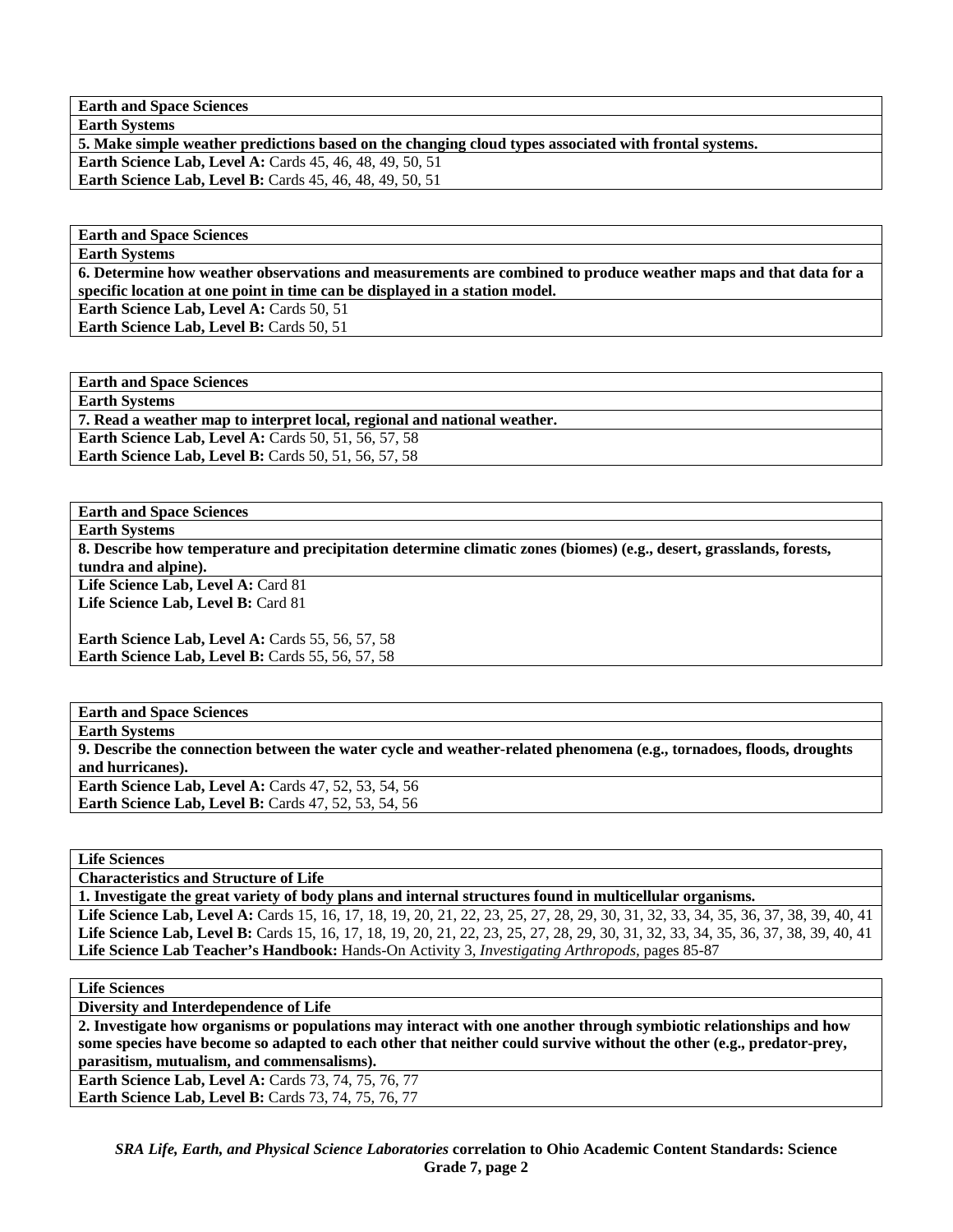**Life Sciences** 

**Diversity and Interdependence of Life** 

**3. Explain how the number of organisms an ecosystem can support depends on adequate biotic (living) resources (e.g., plants, animals) and abiotic (non-living) resources (e.g., light, water and soil).** 

**Life Science Lab, Level A:** Cards 70, 71, 72, 86, 87, 88, 89, 90

**Life Science Lab, Level B:** Cards 70, 71, 72, 86, 87, 88, 89, 90

**Life Sciences** 

**Diversity and Interdependence of Life** 

**4. Investigate how overpopulation impacts an ecosystem.** 

Life Science Lab, Level A: Cards 72, 86 Life Science Lab, Level B: Cards 72, 86

**Life Sciences** 

**Diversity and Interdependence of Life** 

**5. Explain that some environmental changes occur slowly while others occur rapidly (e.g., forest and pond succession, fires and decomposition).** 

Life Science Lab, Level A: Cards 67, 80, 84, 85, 86, 87, 88, 89, 90 Life Science Lab, Level B: Cards 67, 80, 84, 85, 86, 87, 88, 89, 90

**Earth Science Lab, Level A: Cards 59, 60, 61 Earth Science Lab, Level B: Cards 59, 60, 61** 

**Life Sciences** 

**Diversity and Interdependence of Life** 

**6. Summarize the ways that natural occurrences and human activity affect the transfer of energy in Earth's ecosystems (e.g., fire, hurricanes, roads, and oil spills).** 

Life Science Lab, Level A: Cards 84, 86, 87, 88, 89, 90

**Life Science Lab, Level B:** Cards 84, 86, 87, 88, 89, 90

**Life Science Lab Teacher's Handbook:** Hands-On Activity 7, *The Effects of Acid Rain,* pages 101-103

**Earth Science Lab, Level A: Cards 15, 17, 37, 42, 52, 53, 54, 59, 60, 61, 86 Earth Science Lab, Level B:** Cards 15, 17, 37, 42, 52, 53, 54, 59, 60, 61, 86 **Earth Science Lab Teacher's Handbook:** Hands-On Activity 5, *What is in the Air?,* pages 89-91

**Life Sciences** 

**Diversity and Interdependence of Life** 

**7. Explain that photosynthetic cells convert solar energy into chemical energy that is used to carry out life functions or is transferred to consumers and used to carry out their life functions.** 

Life Science Lab, Level A: Cards 7, 16, 17, 76 Life Science Lab, Level B: Cards 7, 16, 17, 76

**Earth Science Lab, Level A: Card 89 Earth Science Lab, Level B:** Card 89

**Life Sciences** 

**Evolutionary Theory 8. Investigate the great diversity among organisms.** 

Life Science Lab, Level A: Cards 11, 12, 13, 14, 15, 16, 18, 19, 20, 21, 22, 25, 27, 28, 29, 30, 31, 32, 33, 34, 35, 36, 37, 38, 39, 40, 86

Life Science Lab, Level B: Cards 11, 12, 13, 14, 15, 16, 18, 19, 20, 21, 22, 25, 27, 28, 29, 30, 31, 32, 33, 34, 35, 36, 37, 38, 39, 40, 86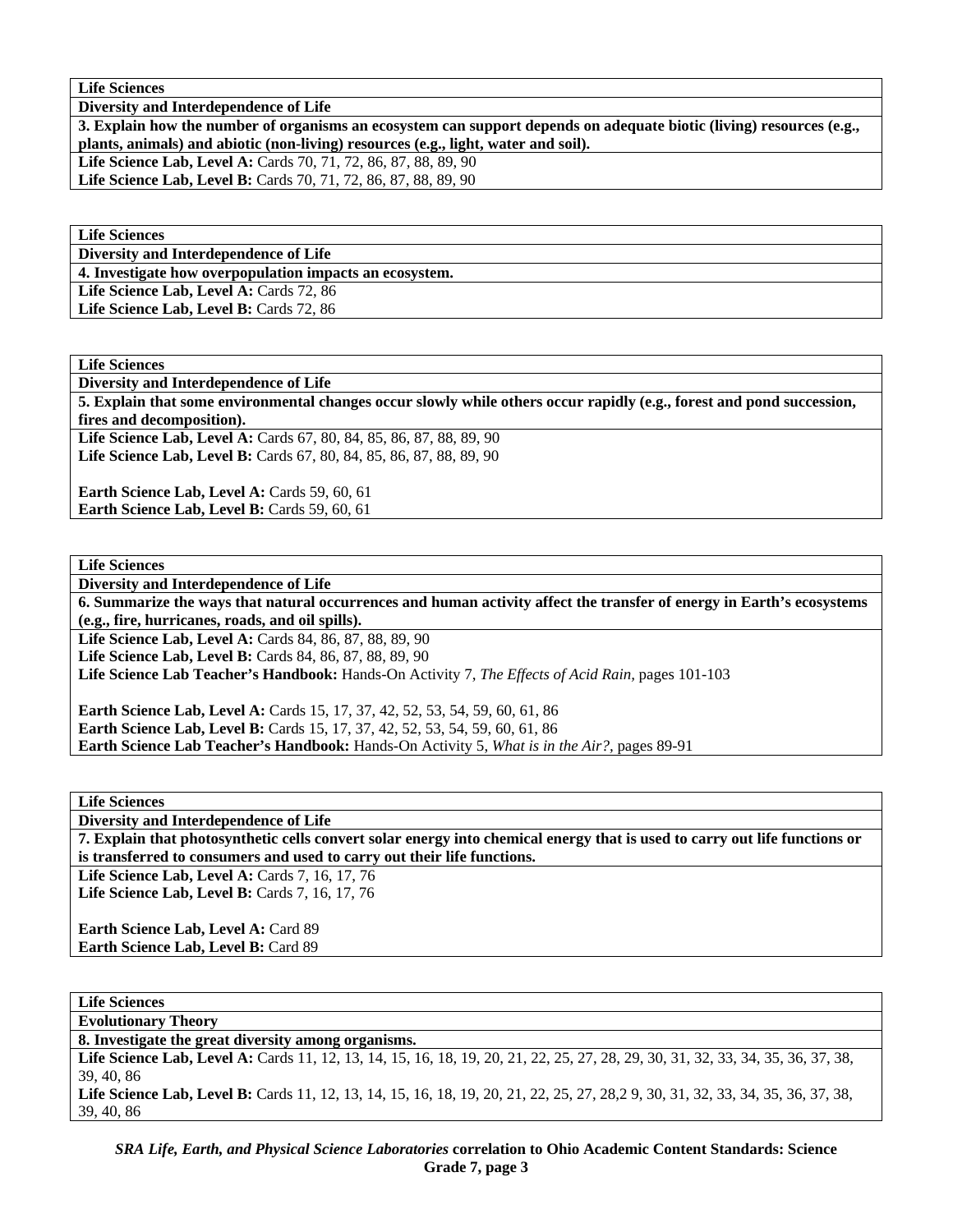**Physical Sciences** 

**Nature of Matter** 

**1. Investigate how matter can change forms but the total amount of matter remains constant.** 

Physical Science Lab, Level A: Cards 5, 6, 7, 8, 9

Physical Science Lab, Level B: Cards 5, 6, 7, 8, 9

**Physical Sciences Nature of Energy** 

**2. Describe how an object can have potential energy due to the position or chemical composition and can have kinetic energy due to its motion.** 

**Physical Science Lab, Level A: Cards 36, 37, 39, 40, 41, 42 Physical Science Lab, Level B:** Cards 36, 37, 39, 40, 41, 42

**Physical Sciences** 

**Nature of Energy** 

**3. Identify different forms of energy (e.g., electrical, mechanical, chemical, thermal, nuclear, radiant and acoustic).** 

**Physical Science Lab, Level A:** Cards 34, 41, 42, 45, 46, 47, 48, 49, 66, 67, 68, 74, 79, 83

**Physical Science Lab, Level B:** Cards 34, 41, 42, 45, 46, 47, 48, 49, 66, 67, 68, 74, 79, 83 **Physical Science Lab Teacher's Handbook:** Hands-On Activity 5, *Making a Potato Battery,* pages 93-95; Hands-On Activity 6, *Making Sound,* pages 97-99

**Physical Sciences** 

**Nature of Energy** 

**4. Explain how energy can change forms but the total amount of energy remains constant.** 

**Physical Science Lab, Level A:** Cards 37, 38, 41, 42, 45, 46, 47, 48, 49, 68, 76, 83 **Physical Science Lab, Level B:** Cards 37, 38, 41, 42, 45, 46, 47, 48, 49, 68, 76, 83

**Physical Sciences** 

**Nature of Energy** 

**5. Trace energy transformations in a simple closed system (e.g., a flashlight).** 

**Physical Science Lab, Level A: Cards 27, 29, 41, 70, 76** 

**Physical Science Lab, Level B:** Cards 27, 29, 41, 70, 76

**Physical Science Lab Teacher's Handbook:** Hands-On Activity 5, *Making a Potato Battery,* pages 93-95

**Science and Technology Understanding Technology** 

**1. Explain how needs, attitudes, and values influence the direction of technological development in various cultures.**  Life Science Lab, Level A: Cards 2, 5, 46, 59, 64, 69 Life Science Lab, Level B: Cards 2, 5, 46, 59, 64, 69

**Earth Science Lab, Level A: Cards 10, 68, 72, 78, 79, 80, 81 Earth Science Lab, Level B:** Cards 10, 68, 72, 78, 79, 80, 81

Physical Science Lab, Level A: Cards 3, 7, 17, 55 Physical Science Lab, Level B: Cards 3, 7, 17, 55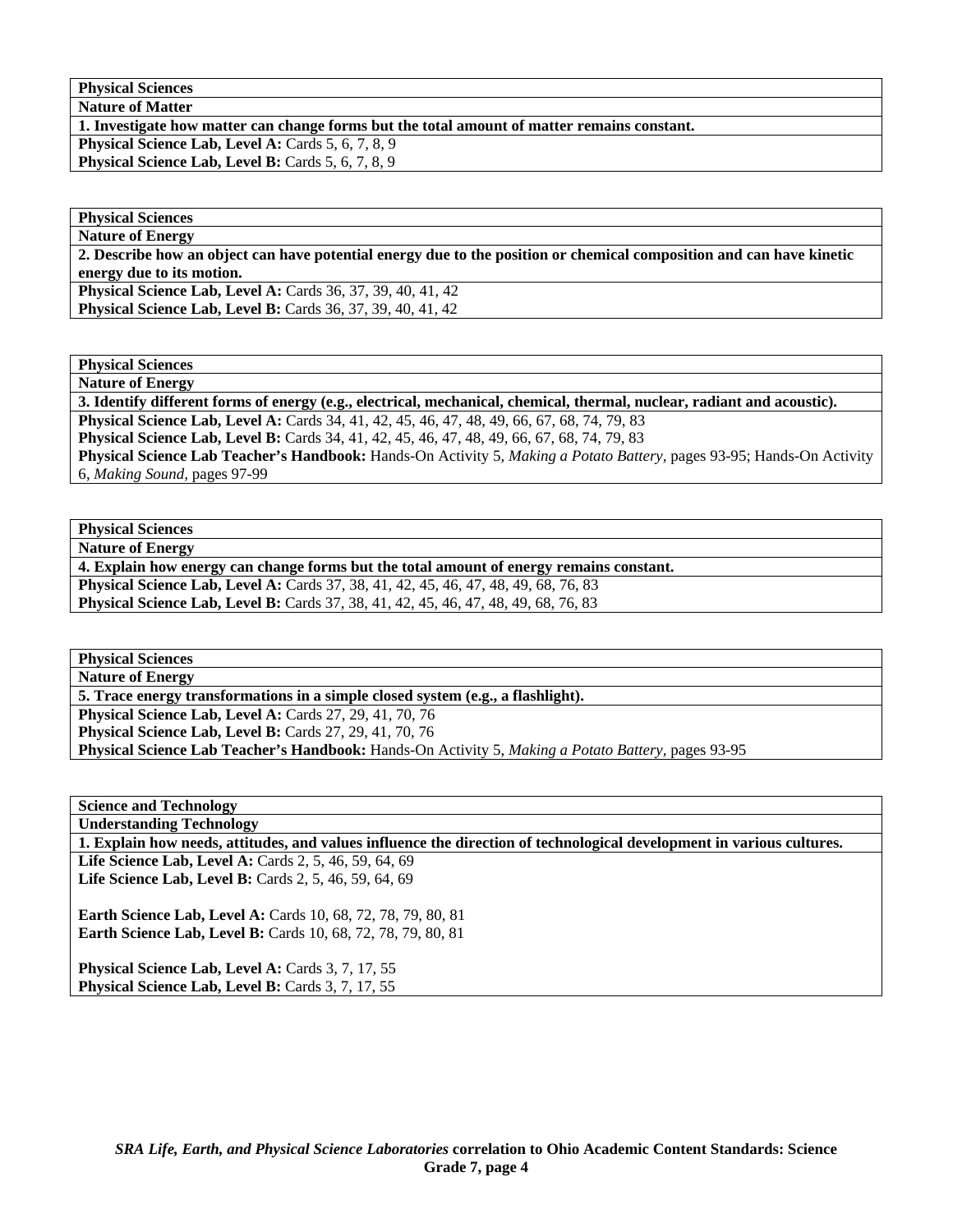**Science and Technology Understanding Technology** 

**2. Describe how decisions to develop and use technologies often put environmental and economic concerns in direct competition with each other.**  Life Science Lab, Level A: Cards 84, 86, 87, 88, 89, 90 **Life Science Lab, Level B:** Cards 84, 86, 87, 88, 89, 90 **Life Science Lab Teacher's Handbook:** Hands-On Activity 7, *The Effects of Acid Rain,* pages 101-103 **Earth Science Lab, Level A: Cards 35, 37, 42, 59, 60, 61 Earth Science Lab, Level B: Cards 35, 37, 42, 59, 60, 61 Earth Science Lab Teacher's Handbook:** Hands-On Activity 5, *What is in the Air?,* pages 89-91

Physical Science Lab, Level A: Card 34 Physical Science Lab, Level B: Card 34

**Science and Technology** 

**Understanding Technology 3. Recognize that science can only answer some questions and technology can only solve some human problems. Life Science Lab, Level A:** Cards 2, 5, 49, 64, 69, 84, 89 **Life Science Lab, Level B:** Cards 2, 5, 49, 64, 69, 84, 89

**Earth Science Lab, Level A:** Cards 10, 16, 31, 51, 54, 68, 70, 72, 78, 79, 80, 81, 86 **Earth Science Lab, Level B:** Cards 10, 16, 31, 51, 54, 68, 70, 72, 78, 79, 80, 81, 86

**Physical Science Lab, Level A:** Cards 33, 34, 35, 71, 72, 73, 81, 84 **Physical Science Lab, Level B:** Cards 33, 34, 35, 71, 72, 73, 81, 84

**Science and Technology** 

**Abilities to Do Technological Design** 

**4. Design and build a product or create a solution to a problem given two constraints (e.g., limits if cost and time for design and production or supply of materials and environmental effects).** 

This concept is not covered at this level.

**Scientific Inquiry** 

**Doing Scientific Inquiry** 

**1. Explain that variables and controls can affect the results of an investigation and that ideally one variable should be tested at a time; however it is not always possible to control all variables.** 

**Life Science Lab Teacher's Handbook:** Hands-On Activity 7, *The Effects of Acid Rain,* pages 101-103

**Earth Science Lab Teacher's Handbook:** Hands-On Activity 8, *Temperature, Salinity, and Water Density,* pages 101-103

**Physical Science Lab Teacher's Handbook:** Hands-On Activity 2, *Chemical Reaction Rates,* pages 81-83

**Classroom Resource CD-ROM:** Writing Strategy 15, 23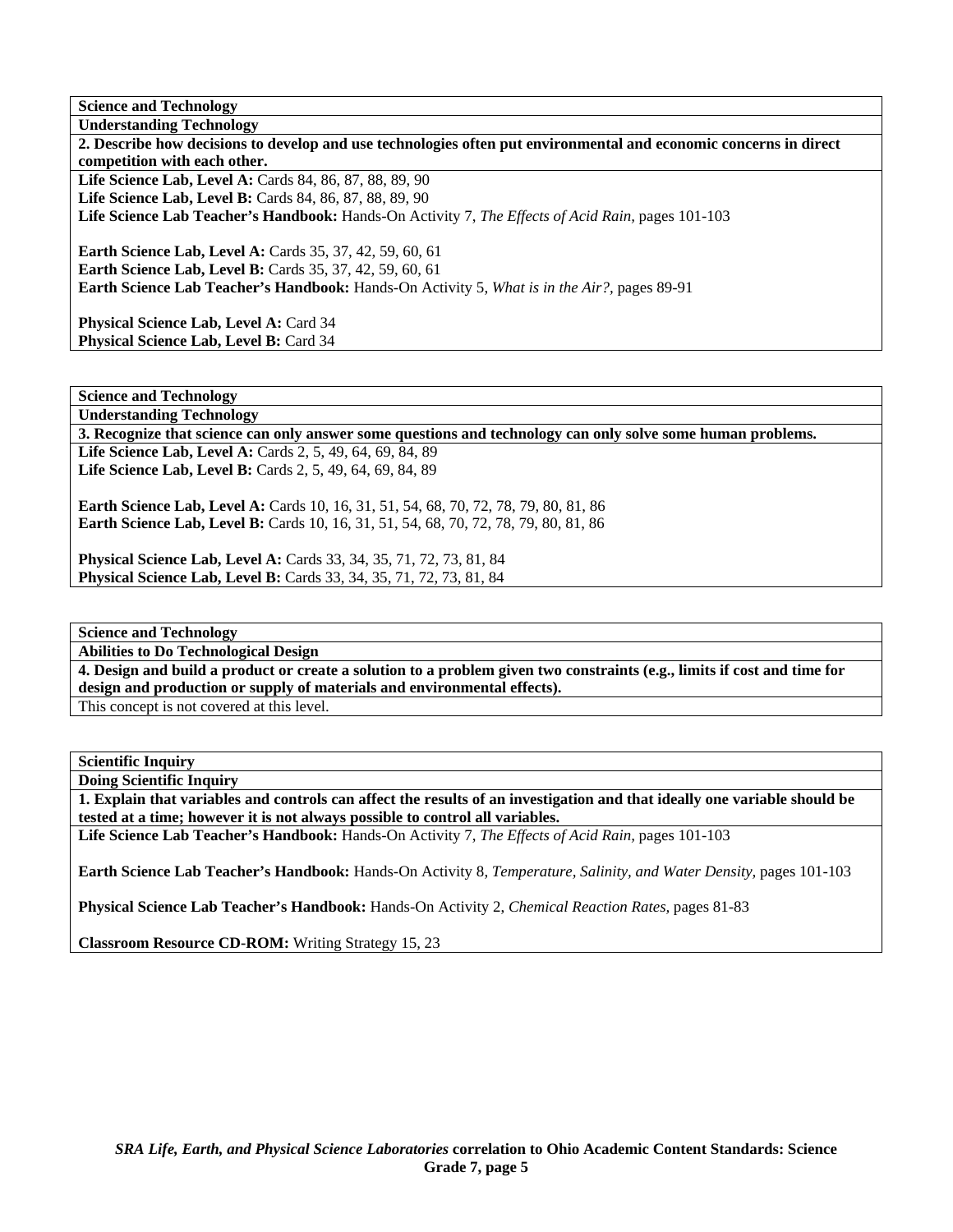**Doing Scientific Inquiry 2. Identify simple independent and dependent variables.** 

**Life Science Lab Teacher's Handbook:** Hands-On Activity 7, *The Effects of Acid Rain,* pages 101-103

**Earth Science Lab Teacher's Handbook:** Hands-On Activity 8, *Temperature, Salinity, and Water Density,* pages 101-103

**Physical Science Lab Teacher's Handbook:** Hands-On Activity 2, *Chemical Reaction Rates,* pages 81-83

**Classroom Resource CD-ROM:** Writing Strategy 15, 23

### **Scientific Inquiry**

**Doing Scientific Inquiry** 

**3. Formulate and identify questions to guide scientific investigations that connect to science concepts and can be answered through scientific investigations.** 

**Life Science Lab Teacher's Handbook:** Hands-On Activity 1, *Examining Cells,* pages 77-79; Hands-On Activity 2, *Culturing Bacteria,* pages 81-83; Hands-On Activity 3, *Investigating Arthropods,* pages 85-87; Hands-On Activity 4, *Your Cardiovascular System,* pages 89-91; Hands-On Activity 5, *Making Fossils,* pages 93-95; Hands-On Activity 6, *How Much Does Energy Cost?,* pages 97-99; Hands-On Activity 7, *The Effects of Acid Rain,* pages 101-103

**Earth Science Lab Teacher's Handbook:** Hands-On Activity 1, *Identifying Minerals with the Mohs Scale,* pages 73-75; Hands-On Activity 2, *Plate Boundaries in Action,* pages 77-79; Hands-On Activity 3, *Interpreting a Topographic Map,* pages 81-83; Hands-On Activity 4, *Using Sound Waves,* pages 85-87; Hands-On Activity 5, *What is in the Air?,* pages 89-91; Hands-On Activity 6, *Modeling a Tornado,* pages 93-95; Hands-On Activity 7, *Sizes in the Solar System,* pages 97-99; Hands-On Activity 8, *Temperature, Salinity, and Water Density,* pages 101-103

**Physical Science Lab Teacher's Handbook:** Hands-On Activity 1, *Measuring pH of Acids and Bases,* pages 77-79; Hands-On Activity 2, *Chemical Reaction Rates,* pages 81-83; Hands-On Activity 3, *Energy Conversion,* pages 85-87; Hands-On Activity 4, *Reducing Friction,* pages 89-91; Hands-On Activity 5, *Making a Potato Battery,* pages 93-95; Hands-On Activity 6, *Making Sound,* pages 97-99

**Classroom Resource CD-ROM:** Writing Strategy 8, 15

### **Scientific Inquiry**

**Doing Scientific Inquiry** 

**4. Choose the appropriate tools and instruments and relevant safety procedures to complete scientific investigations.** 

**Life Science Lab Teacher's Handbook:** Hands-On Activity 1, *Examining Cells,* pages 77-79; Hands-On Activity 2, *Culturing Bacteria,* pages 81-83; Hands-On Activity 3, *Investigating Arthropods,* pages 85-87; Hands-On Activity 4, *Your Cardiovascular System,* pages 89-91; Hands-On Activity 5, *Making Fossils,* pages 93-95; Hands-On Activity 6, *How Much Does Energy Cost?,* pages 97-99; Hands-On Activity 7, *The Effects of Acid Rain,* pages 101-103

**Earth Science Lab Teacher's Handbook:** Hands-On Activity 1, *Identifying Minerals with the Mohs Scale,* pages 73-75; Hands-On Activity 2, *Plate Boundaries in Action,* pages 77-79; Hands-On Activity 3, *Interpreting a Topographic Map,* pages 81-83; Hands-On Activity 4, *Using Sound Waves,* pages 85-87; Hands-On Activity 5, *What is in the Air?,* pages 89-91; Hands-On Activity 6, *Modeling a Tornado,* pages 93-95; Hands-On Activity 7, *Sizes in the Solar System,* pages 97-99; Hands-On Activity 8, *Temperature, Salinity, and Water Density,* pages 101-103

**Physical Science Lab Teacher's Handbook:** Hands-On Activity 1, *Measuring pH of Acids and Bases,* pages 77-79; Hands-On Activity 2, *Chemical Reaction Rates,* pages 81-83; Hands-On Activity 3, *Energy Conversion,* pages 85-87; Hands-On Activity 4, *Reducing Friction,* pages 89-91; Hands-On Activity 5, *Making a Potato Battery,* pages 93-95; Hands-On Activity 6, *Making Sound,* pages 97-99

**Classroom Resource CD-ROM:** Writing Strategy 15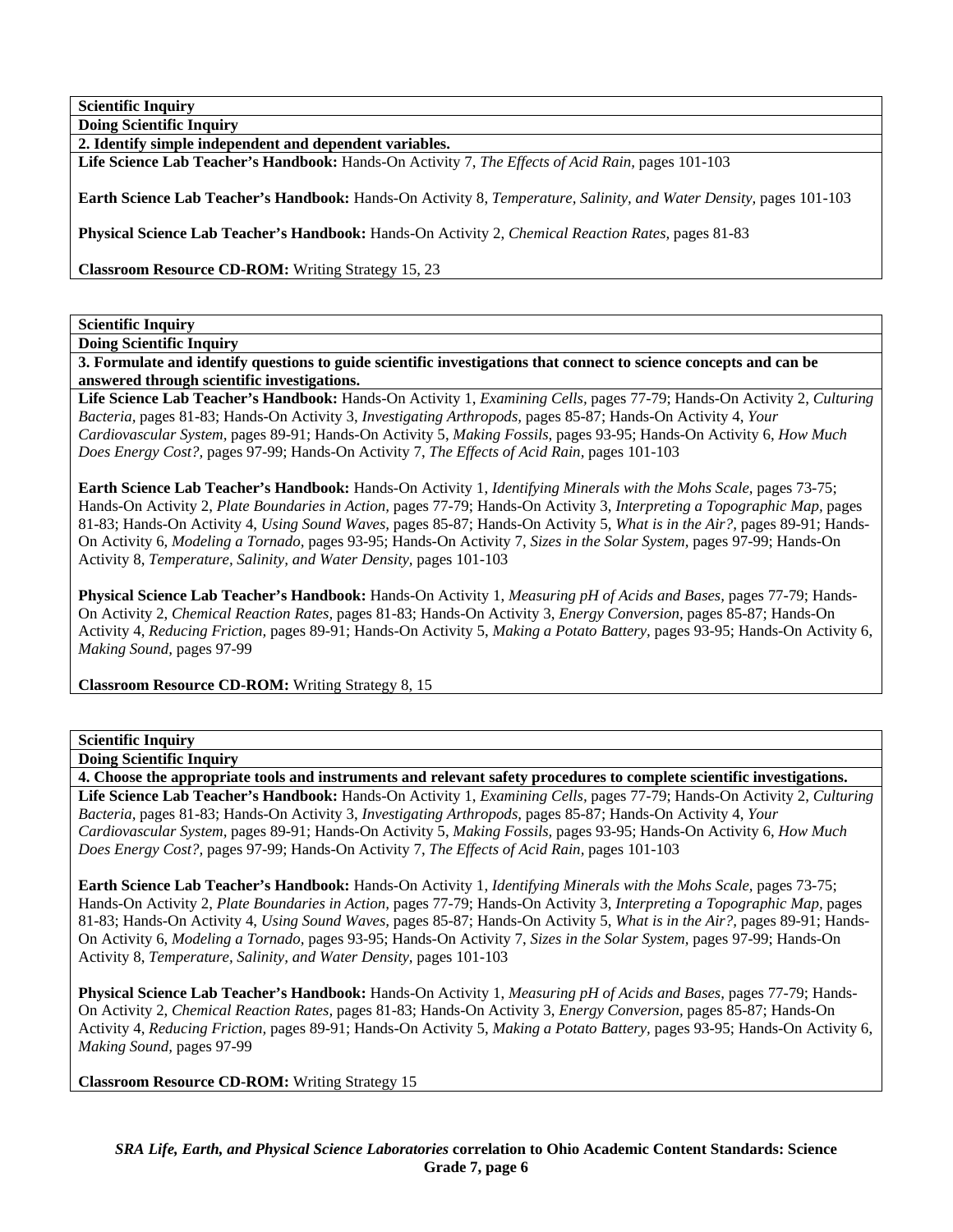**Doing Scientific Inquiry** 

**5. Analyze alternative scientific explanations and predictions and recognize that there may be more than one good way to interpret a given set of data.** 

**Life Science Lab Teacher's Handbook:** Hands-On Activity 1, *Examining Cells,* pages 77-79; Hands-On Activity 2, *Culturing Bacteria,* pages 81-83; Hands-On Activity 3, *Investigating Arthropods,* pages 85-87; Hands-On Activity 4, *Your Cardiovascular System,* pages 89-91; Hands-On Activity 5, *Making Fossils,* pages 93-95; Hands-On Activity 6, *How Much Does Energy Cost?,* pages 97-99; Hands-On Activity 7, *The Effects of Acid Rain,* pages 101-103

**Earth Science Lab Teacher's Handbook:** Hands-On Activity 1, *Identifying Minerals with the Mohs Scale,* pages 73-75; Hands-On Activity 2, *Plate Boundaries in Action,* pages 77-79; Hands-On Activity 3, *Interpreting a Topographic Map,* pages 81-83; Hands-On Activity 4, *Using Sound Waves,* pages 85-87; Hands-On Activity 5, *What is in the Air?,* pages 89-91; Hands-On Activity 6, *Modeling a Tornado,* pages 93-95; Hands-On Activity 7, *Sizes in the Solar System,* pages 97-99; Hands-On Activity 8, *Temperature, Salinity, and Water Density,* pages 101-103

**Physical Science Lab Teacher's Handbook:** Hands-On Activity 1, *Measuring pH of Acids and Bases,* pages 77-79; Hands-On Activity 2, *Chemical Reaction Rates,* pages 81-83; Hands-On Activity 3, *Energy Conversion,* pages 85-87; Hands-On Activity 4, *Reducing Friction,* pages 89-91; Hands-On Activity 5, *Making a Potato Battery,* pages 93-95; Hands-On Activity 6, *Making Sound,* pages 97-99

**Classroom Resource CD-ROM:** Writing Strategy 15, 22

### **Scientific Inquiry**

**Doing Scientific Inquiry** 

**6. Identify faulty reasoning and statements that go beyond the evidence or misinterpret the evidence.** 

**Life Science Lab Teacher's Handbook:** Hands-On Activity 1, *Examining Cells,* pages 77-79; Hands-On Activity 2, *Culturing Bacteria,* pages 81-83; Hands-On Activity 3, *Investigating Arthropods,* pages 85-87; Hands-On Activity 4, *Your Cardiovascular System,* pages 89-91; Hands-On Activity 5, *Making Fossils,* pages 93-95; Hands-On Activity 6, *How Much Does Energy Cost?,* pages 97-99; Hands-On Activity 7, *The Effects of Acid Rain,* pages 101-103

**Earth Science Lab Teacher's Handbook:** Hands-On Activity 1, *Identifying Minerals with the Mohs Scale,* pages 73-75; Hands-On Activity 2, *Plate Boundaries in Action,* pages 77-79; Hands-On Activity 3, *Interpreting a Topographic Map,* pages 81-83; Hands-On Activity 4, *Using Sound Waves,* pages 85-87; Hands-On Activity 5, *What is in the Air?,* pages 89-91; Hands-On Activity 6, *Modeling a Tornado,* pages 93-95; Hands-On Activity 7, *Sizes in the Solar System,* pages 97-99; Hands-On Activity 8, *Temperature, Salinity, and Water Density,* pages 101-103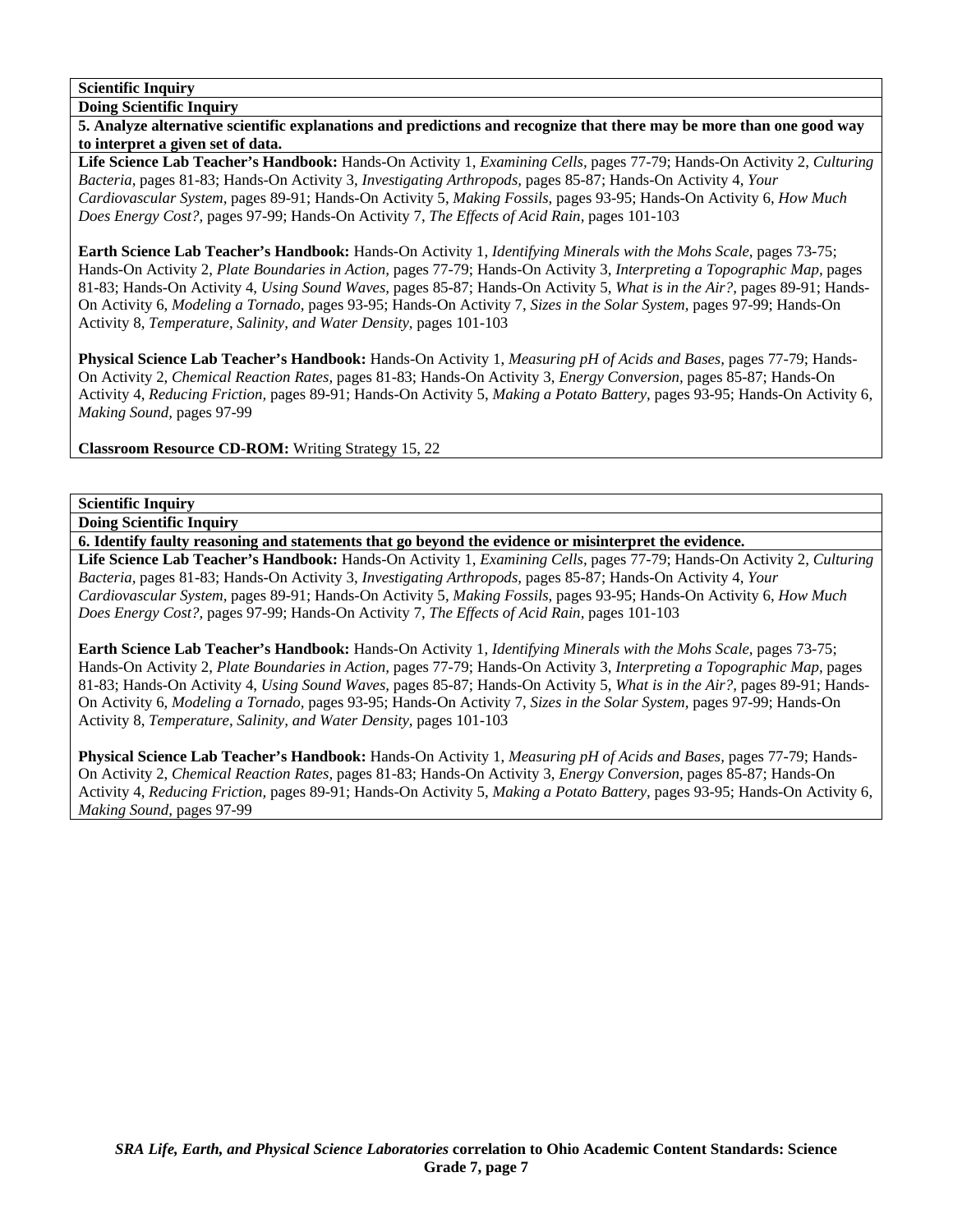**Scientific Inquiry Doing Scientific Inquiry** 

**7. Use graphs, tables, and charts to study physical phenomena and infer mathematical relationships between variables (e.g., speed and density).** 

**Life Science Lab Teacher's Handbook:** Hands-On Activity 2, *Culturing Bacteria,* pages 81-83; Hands-On Activity 3, *Investigating Arthropods,* pages 85-87; Hands-On Activity 4, *Your Cardiovascular System,* pages 89-91; Hands-On Activity 6, *How Much Does Energy Cost?,* pages 97-99; Hands-On Activity 7, *The Effects of Acid Rain,* pages 101-103

**Earth Science Lab Teacher's Handbook:** Hands-On Activity 1, *Identifying Minerals with the Mohs Scale,* pages 73-75; Hands-On Activity 3, *Interpreting a Topographic Map,* pages 81-83; Hands-On Activity 5, *What is in the Air?,* pages 89-91; Hands-On Activity 7, *Sizes in the Solar System,* pages 97-99; Hands-On Activity 8, *Temperature, Salinity, and Water Density,* pages 101-103

**Physical Science Lab Teacher's Handbook:** Hands-On Activity 1, *Measuring pH of Acids and Bases,* pages 77-79; Hands-On Activity 2, *Chemical Reaction Rates,* pages 81-83; Hands-On Activity 3, *Energy Conversion,* pages 85-87; Hands-On Activity 4, *Reducing Friction,* pages 89-91; Hands-On Activity 6, *Making Sound,* pages 97-99

**Classroom Resource CD-ROM:** Writing Strategy 15, 16, 22, 24

**Scientific Ways of Knowing** 

**Ethical Practices** 

**1. Show that the reproducibility of results is essential to reduce bias in scientific investigations.** 

**Life Science Lab Teacher's Handbook:** Hands-On Activity 1, *Examining Cells,* pages 77-79; Hands-On Activity 2, *Culturing Bacteria,* pages 81-83; Hands-On Activity 3, *Investigating Arthropods,* pages 85-87; Hands-On Activity 4, *Your Cardiovascular System,* pages 89-91; Hands-On Activity 5, *Making Fossils,* pages 93-95; Hands-On Activity 6, *How Much Does Energy Cost?,* pages 97-99; Hands-On Activity 7, *The Effects of Acid Rain,* pages 101-103

**Earth Science Lab Teacher's Handbook:** Hands-On Activity 1, *Identifying Minerals with the Mohs Scale,* pages 73-75; Hands-On Activity 2, *Plate Boundaries in Action,* pages 77-79; Hands-On Activity 3, *Interpreting a Topographic Map,* pages 81-83; Hands-On Activity 4, *Using Sound Waves,* pages 85-87; Hands-On Activity 5, *What is in the Air?,* pages 89-91; Hands-On Activity 6, *Modeling a Tornado,* pages 93-95; Hands-On Activity 7, *Sizes in the Solar System,* pages 97-99; Hands-On Activity 8, *Temperature, Salinity, and Water Density,* pages 101-103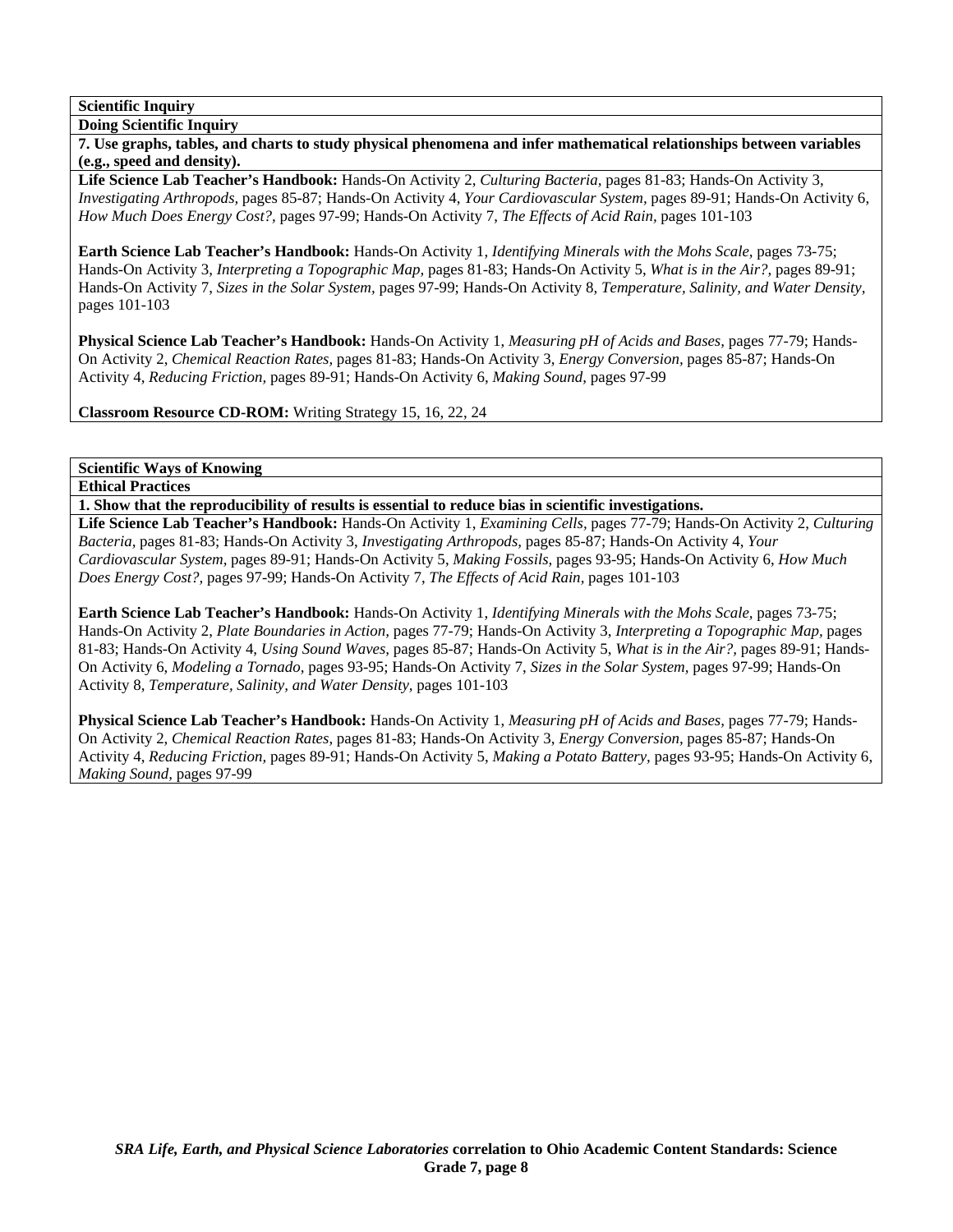**Scientific Ways of Knowing** 

**Ethical Practices** 

**2. Describe how repetition of an experiment may reduce bias.** 

**Life Science Lab Teacher's Handbook:** Hands-On Activity 1, *Examining Cells,* pages 77-79; Hands-On Activity 2, *Culturing Bacteria,* pages 81-83; Hands-On Activity 3, *Investigating Arthropods,* pages 85-87; Hands-On Activity 4, *Your Cardiovascular System,* pages 89-91; Hands-On Activity 5, *Making Fossils,* pages 93-95; Hands-On Activity 6, *How Much Does Energy Cost?,* pages 97-99; Hands-On Activity 7, *The Effects of Acid Rain,* pages 101-103

**Earth Science Lab Teacher's Handbook:** Hands-On Activity 1, *Identifying Minerals with the Mohs Scale,* pages 73-75; Hands-On Activity 2, *Plate Boundaries in Action,* pages 77-79; Hands-On Activity 3, *Interpreting a Topographic Map,* pages 81-83; Hands-On Activity 4, *Using Sound Waves,* pages 85-87; Hands-On Activity 5, *What is in the Air?,* pages 89-91; Hands-On Activity 6, *Modeling a Tornado,* pages 93-95; Hands-On Activity 7, *Sizes in the Solar System,* pages 97-99; Hands-On Activity 8, *Temperature, Salinity, and Water Density,* pages 101-103

**Physical Science Lab Teacher's Handbook:** Hands-On Activity 1, *Measuring pH of Acids and Bases,* pages 77-79; Hands-On Activity 2, *Chemical Reaction Rates,* pages 81-83; Hands-On Activity 3, *Energy Conversion,* pages 85-87; Hands-On Activity 4, *Reducing Friction,* pages 89-91; Hands-On Activity 5, *Making a Potato Battery,* pages 93-95; Hands-On Activity 6, *Making Sound,* pages 97-99

**Scientific Ways of Knowing** 

**Science and Society** 

**3. Describe how the work of science requires a variety of human abilities and qualities that are helpful in daily life (e.g., reasoning, creativity, skepticism, and openness).** 

**Life Science Lab Teacher's Handbook:** Hands-On Activity 1, *Examining Cells,* pages 77-79; Hands-On Activity 2, *Culturing Bacteria,* pages 81-83; Hands-On Activity 3, *Investigating Arthropods,* pages 85-87; Hands-On Activity 4, *Your Cardiovascular System,* pages 89-91; Hands-On Activity 5, *Making Fossils,* pages 93-95; Hands-On Activity 6, *How Much Does Energy Cost?,* pages 97-99; Hands-On Activity 7, *The Effects of Acid Rain,* pages 101-103

**Earth Science Lab Teacher's Handbook:** Hands-On Activity 1, *Identifying Minerals with the Mohs Scale,* pages 73-75; Hands-On Activity 2, *Plate Boundaries in Action,* pages 77-79; Hands-On Activity 3, *Interpreting a Topographic Map,* pages 81-83; Hands-On Activity 4, *Using Sound Waves,* pages 85-87; Hands-On Activity 5, *What is in the Air?,* pages 89-91; Hands-On Activity 6, *Modeling a Tornado,* pages 93-95; Hands-On Activity 7, *Sizes in the Solar System,* pages 97-99; Hands-On Activity 8, *Temperature, Salinity, and Water Density,* pages 101-103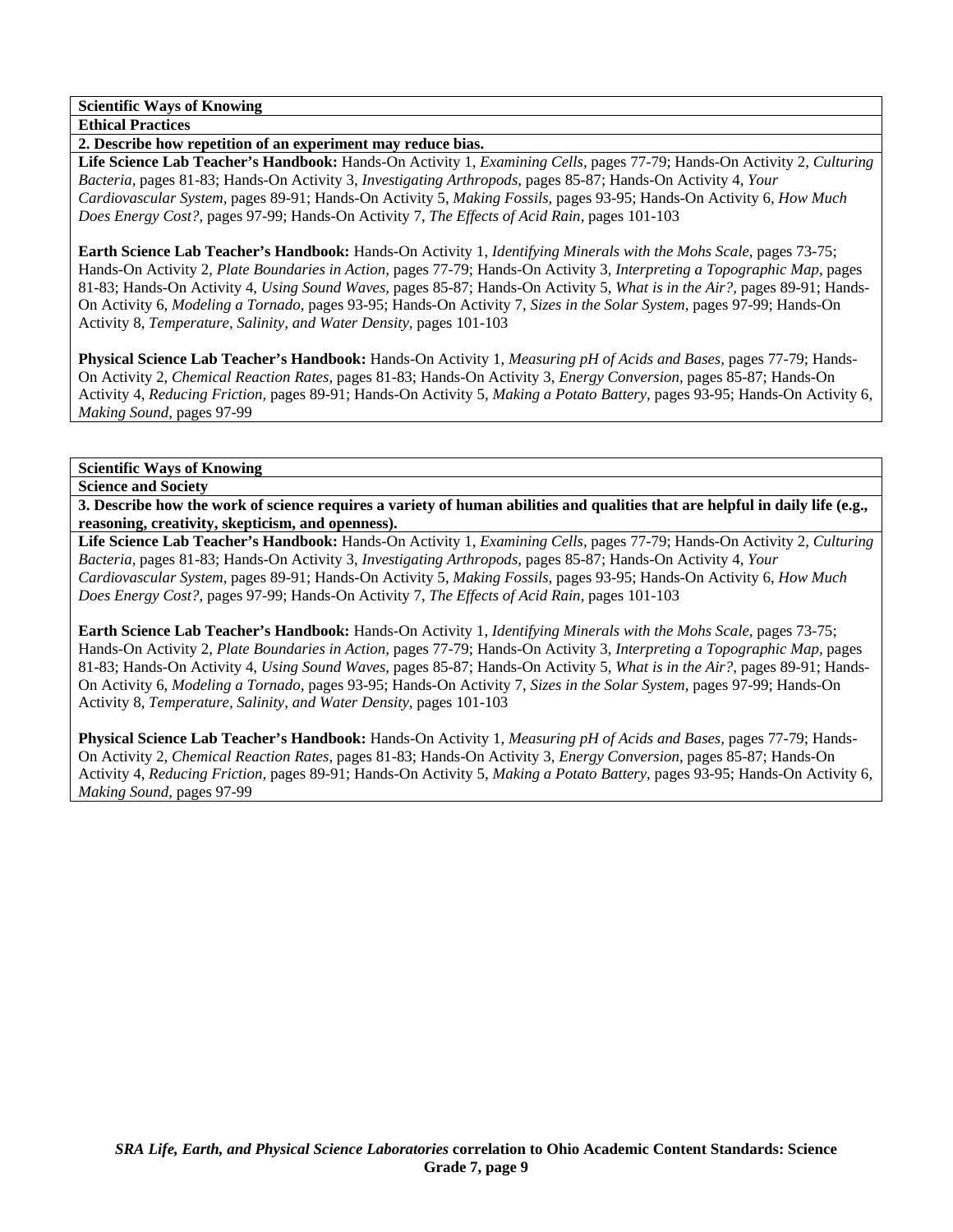# *SRA Life, Earth, and Physical Science Laboratories*  **correlation to Ohio Content Academic Standards: Science Grade 8**

*SRA Life, Earth, and Physical Science Laboratories* provide core science content in an alternate reading format. Each *SRA Science Lab* contains 180 Science Cards covering key science concepts and vocabulary. Each lab covers 90 different science topics presented at two different reading levels to meet varied student abilities. The *Teacher's Handbook* includes hands-on inquiry activities as well as vocabulary building exercises. The *Classroom Resource CD-ROM* includes Writing Strategies in Science along with tests and vocabulary games.

**Earth and Space Sciences** 

**The Universe** 

**1. Describe how objects in the solar system are in regular and predictable motions that explain such phenomena as days, years, seasons, eclipses, tides, and moon cycles. Earth Science Lab, Level A: Cards 62, 64, 65, 66** 

**Earth Science Lab, Level B: Cards 62, 64, 65, 66** 

**Earth and Space Sciences** 

**The Universe** 

**2. Explain that gravitational force is the dominant force determining motions in the solar system and in particular keeps the planets in orbit around the sun.** 

**Earth Science Lab, Level A: Cards 67, 68** Earth Science Lab, Level B: Cards 67, 68

Physical Science Lab, Level A: Cards 57, 59 Physical Science Lab, Level B: Cards 57, 59

**Earth and Space Sciences** 

**The Universe** 

**3. Compare the orbits and composition of comets and asteroids with that of Earth.** 

Earth Science Lab, Level A: Cards 68, 69, 73 Earth Science Lab, Level B: Cards 68, 69, 73

**Earth and Space Sciences** 

**The Universe** 

**4. Describe the effect that asteroids or meteoroids have when moving through space and sometimes entering planetary atmospheres (e.g., meteor-"shooting star" and meteorite).**  Earth Science Lab, Level A: Card 73

**Earth Science Lab, Level B: Card 73** 

| <b>Earth and Space Sciences</b>                                                             |  |
|---------------------------------------------------------------------------------------------|--|
| <b>The Universe</b>                                                                         |  |
| 5. Explain that the universe consists of billions of galaxies that are classified by shape. |  |

**Earth Science Lab, Level A:** Card 77

**Earth Science Lab, Level B: Card 77**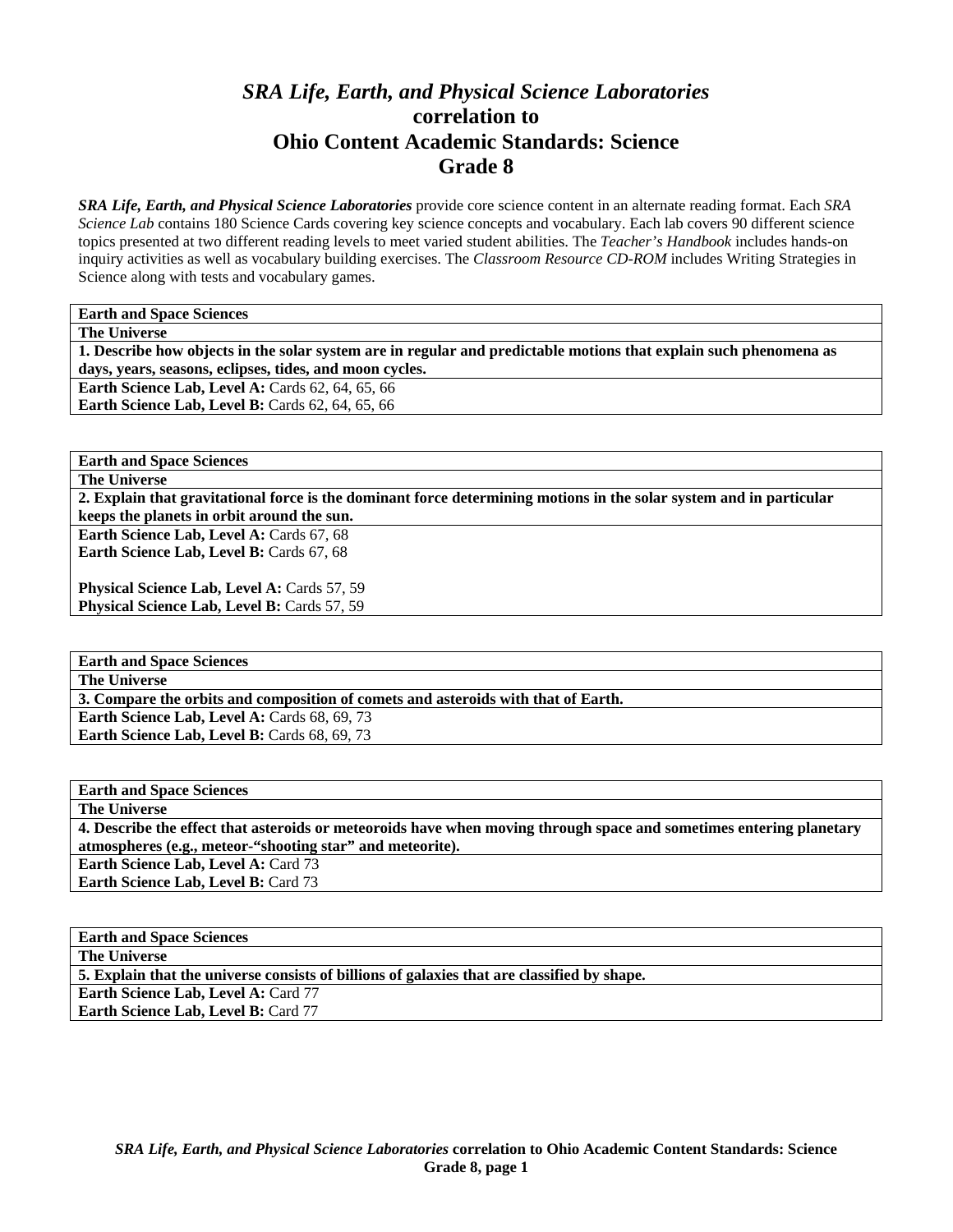**Earth and Space Sciences** 

**The Universe 6. Explain interstellar distances are measured in light years (e.g., the nearest star beyond the sun is 4.3 light years away).** 

**Earth Science Lab, Level A: Card 74 Earth Science Lab, Level B:** Card 74

**Earth and Space Sciences** 

**The Universe** 

**7. Examine the life cycle of a star and predict the next likely stage of a star.** 

**Earth Science Lab, Level A: Cards 75, 76** 

Earth Science Lab, Level B: Cards 75, 76

**Earth and Space Sciences The Universe** 

**8. Name and describe tools used to study the universe (e.g., telescopes, probes, satellites, and spacecraft).** 

**Earth Science Lab, Level A: Cards 79, 80, 81** 

Earth Science Lab, Level B: Cards 79, 80, 81

**Earth and Space Sciences Earth Systems** 

**9. Describe the interior structure of Earth and Earth's crust as divided into tectonic plates riding on top of the slow moving currents of magma in the mantle.** 

**Earth Science Lab, Level A: Cards 11, 12, 13, 14** 

**Earth Science Lab, Level B: Cards 11, 12, 13, 14** 

**Earth Science Lab Teacher's Handbook:** Hands-On Activity 2, *Plate Boundaries in Action,* pages 77-79

**Earth and Space Sciences Earth Systems 10. Explain that most major geological events (e.g., earthquakes, volcanic eruptions, hot spots and mountain building) result from plate motion. Earth Science Lab, Level A: Cards 11, 12, 13, 14, 15, 16, 17, 88 Earth Science Lab, Level B:** Cards 11, 12, 13, 14, 15, 16, 17, 88 **Earth Science Lab Teacher's Handbook:** Hands-On Activity 2, *Plate Boundaries in Action,* pages 77-79

**Earth and Space Sciences Earth Systems 11. Use models to analyze the size and shape of Earth, its surface and its interior (e.g., globes, topographic maps, satellite images). Earth Science Lab, Level A: Cards 1, 2, 18, 19, 20 Earth Science Lab, Level B: Cards 1, 2, 18, 19, 20** 

**Earth Science Lab Teacher's Handbook:** Hands-On Activity 3, *Interpreting a Topographic Map,* pages 81-83

**Earth and Space Sciences Earth Systems 12. Explain that some processes involved in the rock cycle are directly related to thermal energy and forces in the mantle that drive plate motions. Earth Science Lab, Level A: Cards 6, 7, 8, 9 Earth Science Lab, Level B:** Cards 6, 7, 8, 9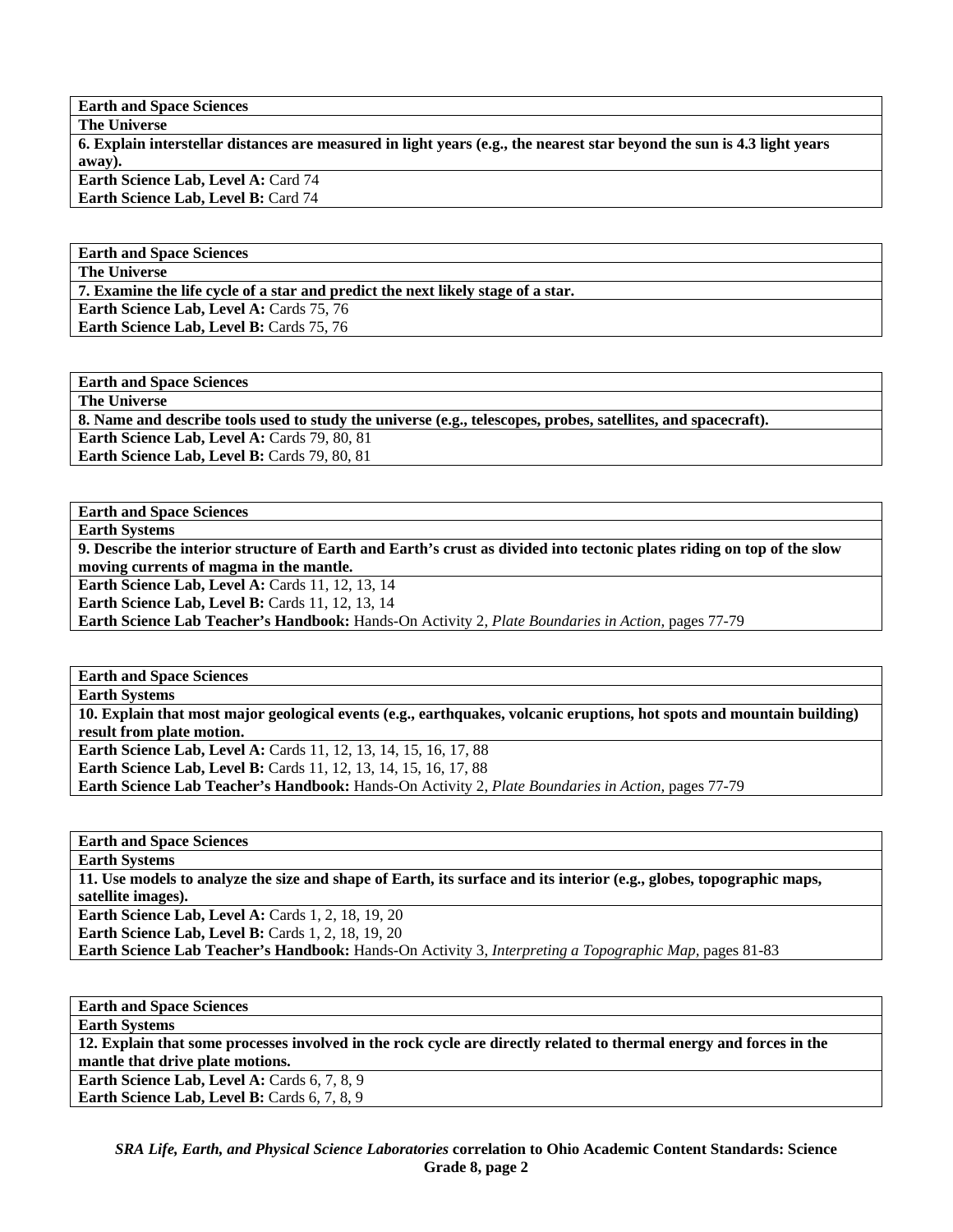**Earth and Space Sciences** 

**Earth Systems** 

**13. Describe how landforms are created through a combination of destructive (e.g., weathering and erosion) and constructive processes (e.g., crustal deformation, volcanic eruptions and deposition of sediment). Earth Science Lab, Level A:** Cards 14, 15, 16, 17, 21, 22, 24, 25, 26, 27, 28 **Earth Science Lab, Level B:** Cards 14, 15, 16, 17, 21, 22, 24, 25, 26, 27, 28

**Earth and Space Sciences** 

**Earth Systems** 

**14. Explain that folding, faulting and uplifting can rearrange the rock layers so the youngest is not always found on top.**  Earth Science Lab, Level A: Cards 9, 30 **Earth Science Lab, Level B: Cards 9, 30** 

**Earth and Space Sciences** 

**Earth Systems** 

**15. Illustrate how the three primary types of plate boundaries (transform, divergent, and convergent) cause different landforms (e.g., mountains, volcanoes and ocean trenches).** 

**Earth Science Lab, Level A:** Cards 10, 11, 12, 13, 14, 15, 17, 88 **Earth Science Lab, Level B:** Cards 10, 11, 12, 13, 14, 15, 17, 88

## **Life Sciences**

**Heredity** 

**1. Describe that asexual reproduction limits the spread of detrimental characteristics through a species and allows for genetic continuity.**  Life Science Lab, Level A: Card 60

Life Science Lab, Level B: Card 60

**Life Sciences** 

**Heredity** 

**2. Recognize that in sexual reproduction new combinations of traits are produced which may increase or decrease an organism's chances for survival.** 

**Life Science Lab, Level A:** Cards 61, 62, 63, 64 Life Science Lab, Level B: Cards 61, 62, 63, 64

**Life Sciences Evolutionary Theory 3. Explain why variations in structure, behavior or physiology allow some organisms to enhance their reproductive success and survival in a particular environment.**  Life Science Lab, Level A: Cards 65, 66 Life Science Lab, Level B: Cards 65, 66

**Life Sciences Evolutionary Theory 4. Explain that diversity of species is developed through gradual processes over many generations (e.g., fossil record).**  Life Science Lab, Level A: Cards 65, 66, 67, 68 Life Science Lab, Level B: Cards 65, 66, 67, 68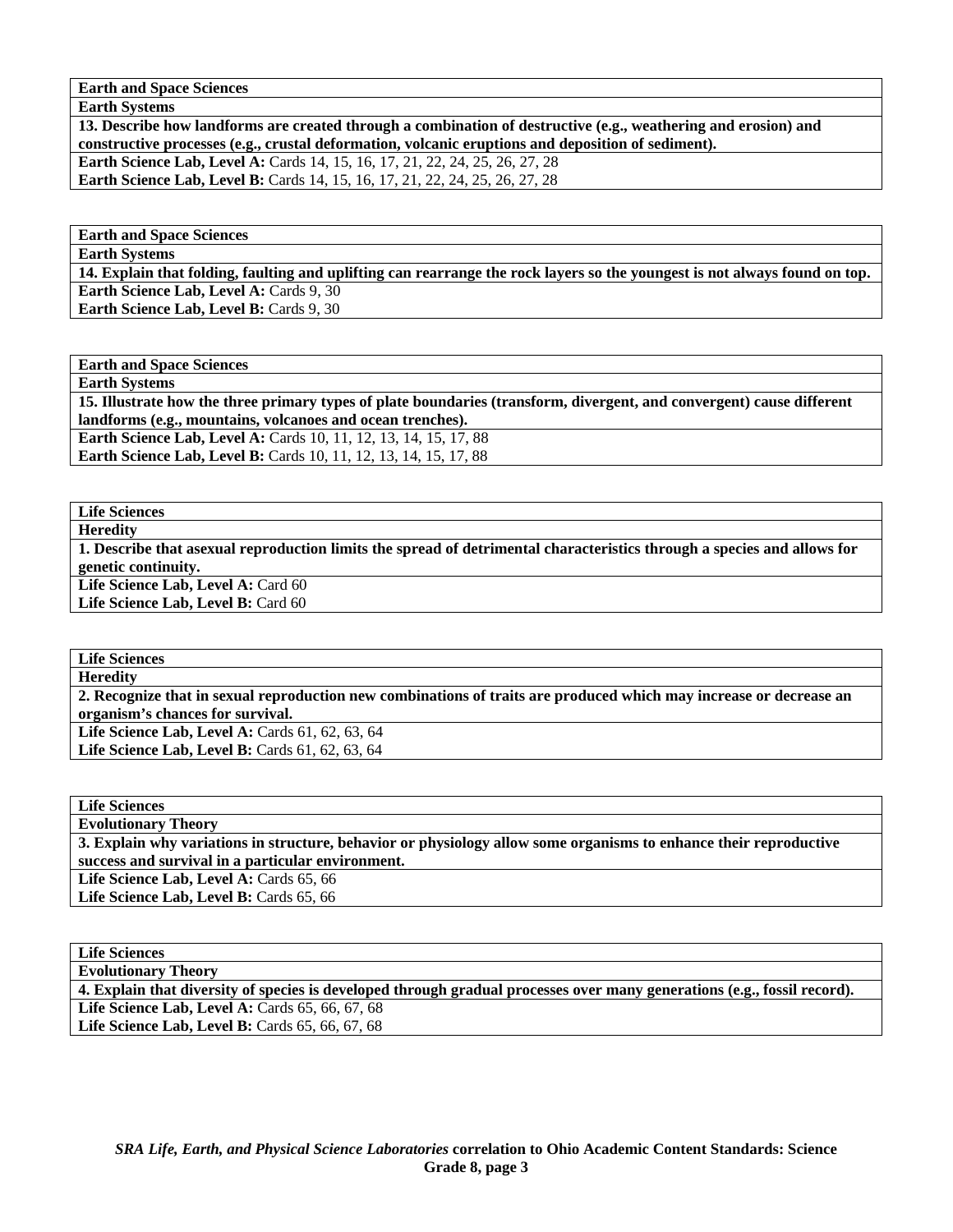**Life Sciences** 

| <b>Evolutionary Theory</b>                                                                                         |
|--------------------------------------------------------------------------------------------------------------------|
| 5. Investigate how an organism adapted to a particular environment may become extinct if the environment, as shown |
| by the fossil record, changes.                                                                                     |
| Life Science Lab, Level A: Cards $65, 66, 67, 68, 86$                                                              |
| Life Science Lab, Level B: Cards 65, 66, 67, 68, 86                                                                |
| <b>Earth Science Lab, Level A: Cards 33, 34</b>                                                                    |
| <b>Earth Science Lab, Level B: Cards 33, 34</b>                                                                    |
|                                                                                                                    |

**Physical Sciences** 

**Forces and Motion 1. Describe how the change in the position (motion) of an object is always judged and described in comparison to a reference point. Physical Science Lab, Level A: Card 50** Physical Science Lab, Level B: Card 50

**Physical Sciences** 

**Forces and Motion** 

**2. Explain that motion describes the change in the position of an object (characterized by a speed and direction) as time changes.** 

Physical Science Lab, Level A: Cards 50, 51, 52 Physical Science Lab, Level B: Cards 50, 51, 52

**Physical Sciences Forces and Motion 3. Explain that an unbalanced force acting on an object changes that object's speed and/or direction.**  Physical Science Lab, Level A: Cards 54, 55, 56 Physical Science Lab, Level B: Cards 54, 55, 56

| <b>Physical Sciences</b>                                                                               |
|--------------------------------------------------------------------------------------------------------|
| <b>Nature of Energy</b>                                                                                |
| 4. Demonstrate that waves transfer energy.                                                             |
| Physical Science Lab, Level A: Cards 77, 78, 79, 80, 82, 83                                            |
| <b>Physical Science Lab, Level B:</b> Cards 77, 78, 79, 80, 82, 83                                     |
| <b>Physical Science Lab Teacher's Handbook:</b> Hands-On Activity 6, <i>Making Sound</i> , pages 97-99 |

**Physical Sciences** 

**Nature of Energy 5. Demonstrate that vibrations in materials may produce waves that spread away from the source in all directions (e.g., earthquake waves and sound waves).** 

Earth Science Lab, Level A: Cards 15, 16 **Earth Science Lab, Level B: Cards 15, 16** 

Physical Science Lab, Level A: Cards 77, 78, 79 Physical Science Lab, Level B: Cards 77, 78, 79 **Physical Science Lab Teacher's Handbook:** Hands-On Activity 6, *Making Sound,* pages 97-99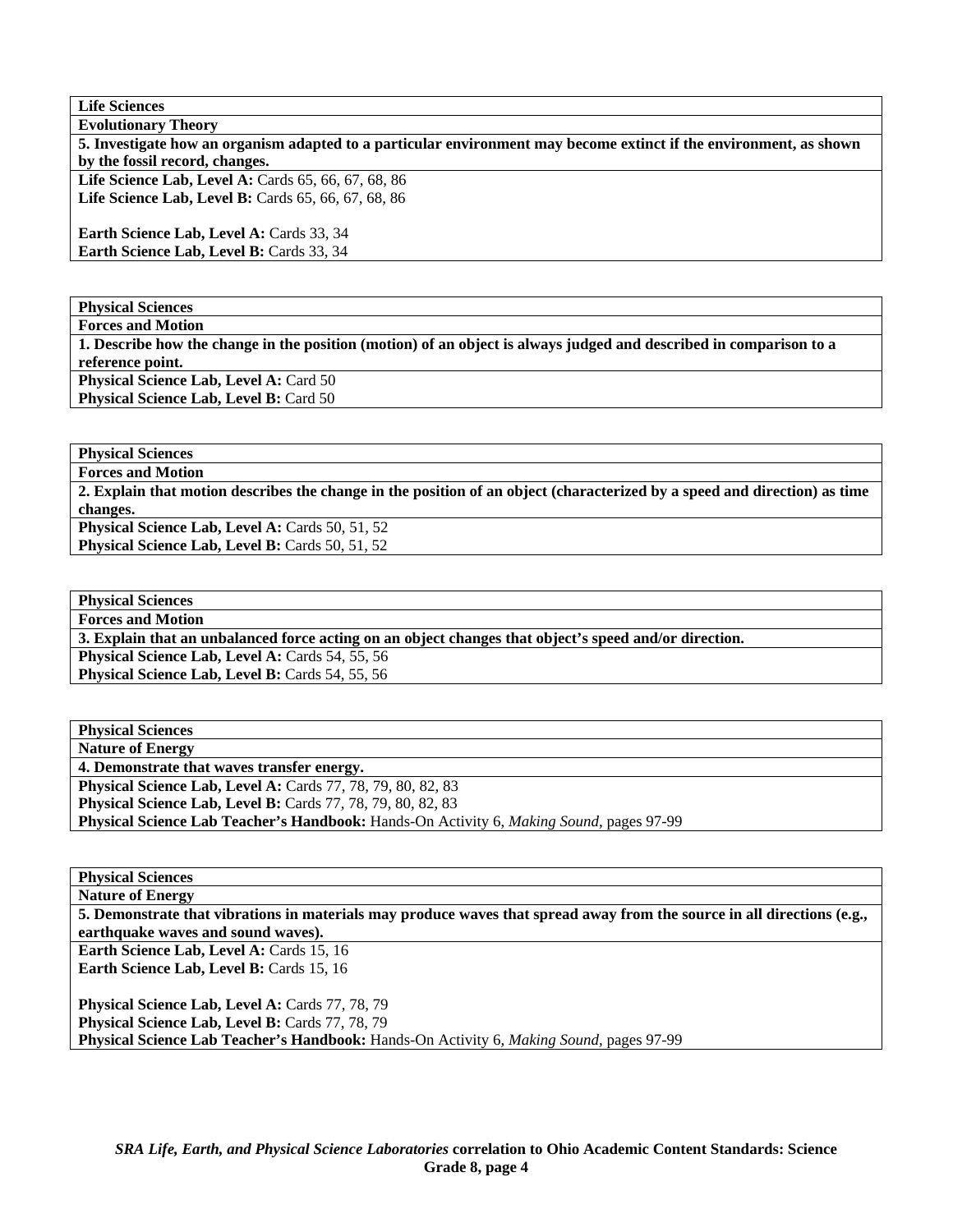**Science and Technology Understanding Technology 1. Examine how science and technology have advanced through the contributions of many different people, cultures, and times in history.**  Life Science Lab, Level A: Cards 2, 5, 46, 59, 64, 69 Life Science Lab, Level B: Cards 2, 5, 46, 59, 64, 69 **Earth Science Lab, Level A:** Cards 10, 68, 72, 78, 79, 80, 81 **Earth Science Lab, Level B:** Cards 10, 68, 72, 78, 79, 80, 81 Physical Science Lab, Level A: Cards 3, 7, 17, 55 Physical Science Lab, Level B: Cards 3, 7, 17, 55

**Science and Technology Understanding Technology** 

**2. Examine how choices regarding the use of technology are influenced by constraints caused by various unavoidable factors (e.g., geographic location, limited resources, social, political and economic considerations).** 

Life Science Lab, Level A: Cards 84, 86, 87, 88, 89, 90 **Life Science Lab, Level B:** Cards 84, 86, 87, 88, 89, 90 **Life Science Lab Teacher's Handbook:** Hands-On Activity 7, *The Effects of Acid Rain,* pages 101-103

**Earth Science Lab, Level A: Cards 35, 37, 42, 59, 60, 61 Earth Science Lab, Level B: Cards 35, 37, 42, 59, 60, 61 Earth Science Lab Teacher's Handbook:** Hands-On Activity 5, *What is in the Air?,* pages 89-91

Physical Science Lab, Level A: Card 34 Physical Science Lab, Level B: Card 34

**Science and Technology** 

**Abilities to Do Technological Design** 

**3. Design and build a product or create a solution to a problem given more than two constraints (e.g., limits of cost and time for design and production, supply of materials and environmental effects).** 

This concept is not covered at this level.

| <b>Science and Technology</b>                                          |
|------------------------------------------------------------------------|
| <b>Abilities to Do Technological Design</b>                            |
| 4. Evaluate the overall effectiveness of a product design or solution. |
| This concept is not covered at this level.                             |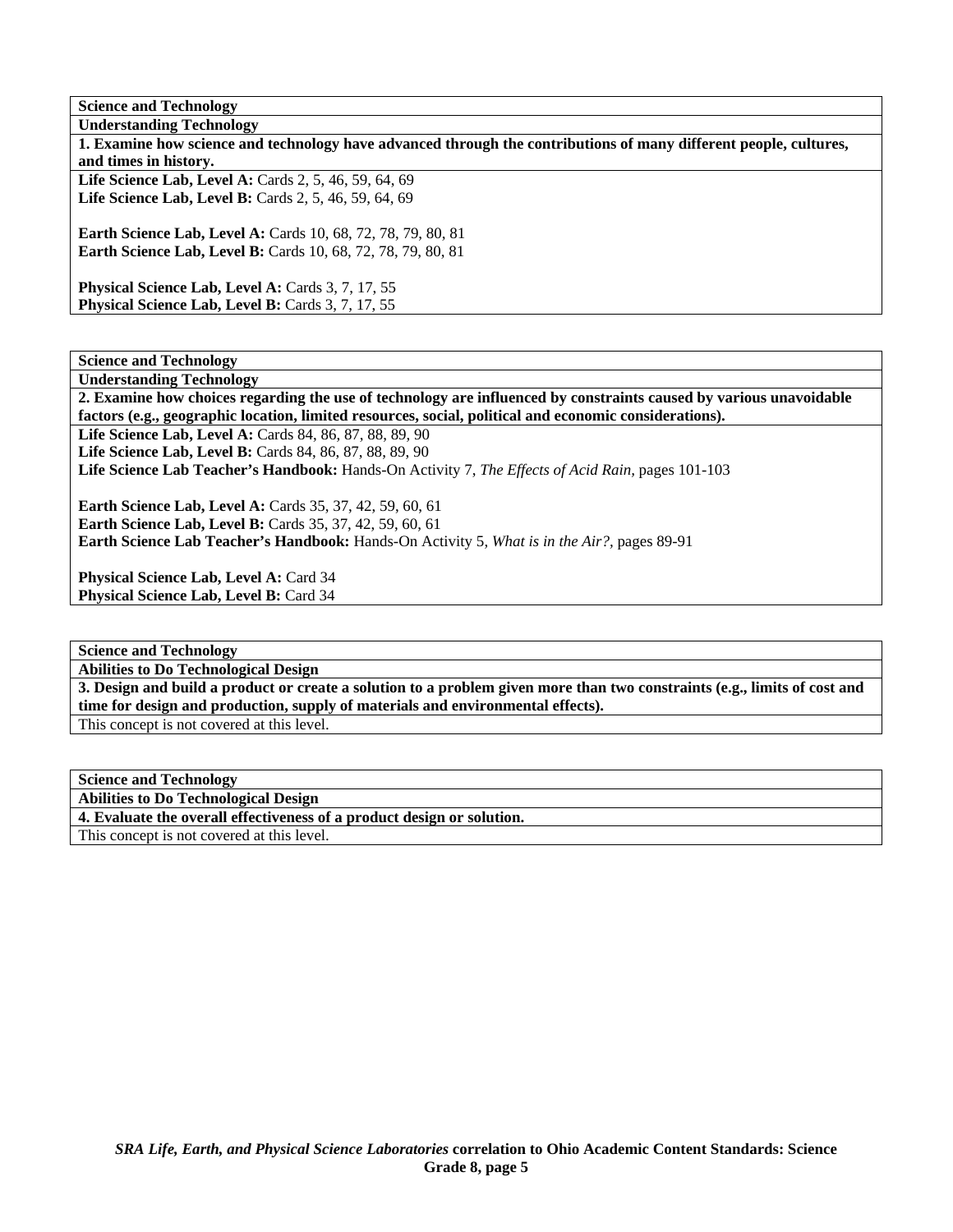**Doing Scientific Inquiry 1. Choose the appropriate tools or instruments and use relevant safety procedures to complete scientific investigations. Life Science Lab Teacher's Handbook:** Hands-On Activity 1, *Examining Cells,* pages 77-79; Hands-On Activity 2, *Culturing Bacteria,* pages 81-83; Hands-On Activity 3, *Investigating Arthropods,* pages 85-87; Hands-On Activity 4, *Your Cardiovascular System,* pages 89-91; Hands-On Activity 5, *Making Fossils,* pages 93-95; Hands-On Activity 6, *How Much Does Energy Cost?,* pages 97-99; Hands-On Activity 7, *The Effects of Acid Rain,* pages 101-103

**Earth Science Lab Teacher's Handbook:** Hands-On Activity 1, *Identifying Minerals with the Mohs Scale,* pages 73-75; Hands-On Activity 2, *Plate Boundaries in Action,* pages 77-79; Hands-On Activity 3, *Interpreting a Topographic Map,* pages 81-83; Hands-On Activity 4, *Using Sound Waves,* pages 85-87; Hands-On Activity 5, *What is in the Air?,* pages 89-91; Hands-On Activity 6, *Modeling a Tornado,* pages 93-95; Hands-On Activity 7, *Sizes in the Solar System,* pages 97-99; Hands-On Activity 8, *Temperature, Salinity, and Water Density,* pages 101-103

**Physical Science Lab Teacher's Handbook:** Hands-On Activity 1, *Measuring pH of Acids and Bases,* pages 77-79; Hands-On Activity 2, *Chemical Reaction Rates,* pages 81-83; Hands-On Activity 3, *Energy Conversion,* pages 85-87; Hands-On Activity 4, *Reducing Friction,* pages 89-91; Hands-On Activity 5, *Making a Potato Battery,* pages 93-95; Hands-On Activity 6, *Making Sound,* pages 97-99

**Classroom Resource CD-ROM:** Writing Strategy 15

**Scientific Inquiry** 

**Doing Scientific Inquiry** 

**2. Describe the concepts of sample size and control and explain how these affect scientific investigations.** 

**Life Science Lab Teacher's Handbook:** Hands-On Activity 1, *Examining Cells,* pages 77-79; Hands-On Activity 2, *Culturing Bacteria,* pages 81-83; Hands-On Activity 7, *The Effects of Acid Rain,* pages 101-103

**Earth Science Lab Teacher's Handbook:** Hands-On Activity 5, *What is in the Air?,* pages 89-91; Hands-On Activity 8, *Temperature, Salinity, and Water Density,* pages 101-103

**Physical Science Lab Teacher's Handbook:** Hands-On Activity 2, *Chemical Reaction Rates,* pages 81-83

**Scientific Inquiry** 

**Doing Scientific Inquiry** 

**3. Read, construct and interpret data in various forms produced by self and other in both written and oral form (e.g., tables, charts, maps, graphs, diagrams and symbols).** 

**Life Science Lab Teacher's Handbook:** Hands-On Activity 2, *Culturing Bacteria,* pages 81-83; Hands-On Activity 3, *Investigating Arthropods,* pages 85-87; Hands-On Activity 4, *Your Cardiovascular System,* pages 89-91; Hands-On Activity 6, *How Much Does Energy Cost?,* pages 97-99; Hands-On Activity 7, *The Effects of Acid Rain,* pages 101-103

**Earth Science Lab Teacher's Handbook:** Hands-On Activity 1, *Identifying Minerals with the Mohs Scale,* pages 73-75; Hands-On Activity 3, *Interpreting a Topographic Map,* pages 81-83; Hands-On Activity 5, *What is in the Air?,* pages 89-91; Hands-On Activity 7, *Sizes in the Solar System,* pages 97-99; Hands-On Activity 8, *Temperature, Salinity, and Water Density,* pages 101-103

**Physical Science Lab Teacher's Handbook:** Hands-On Activity 1, *Measuring pH of Acids and Bases,* pages 77-79; Hands-On Activity 2, *Chemical Reaction Rates,* pages 81-83; Hands-On Activity 3, *Energy Conversion,* pages 85-87; Hands-On Activity 4, *Reducing Friction,* pages 89-91; Hands-On Activity 6, *Making Sound,* pages 97-99

**Classroom Resource CD-ROM:** Writing Strategy 15, 16, 22, 24